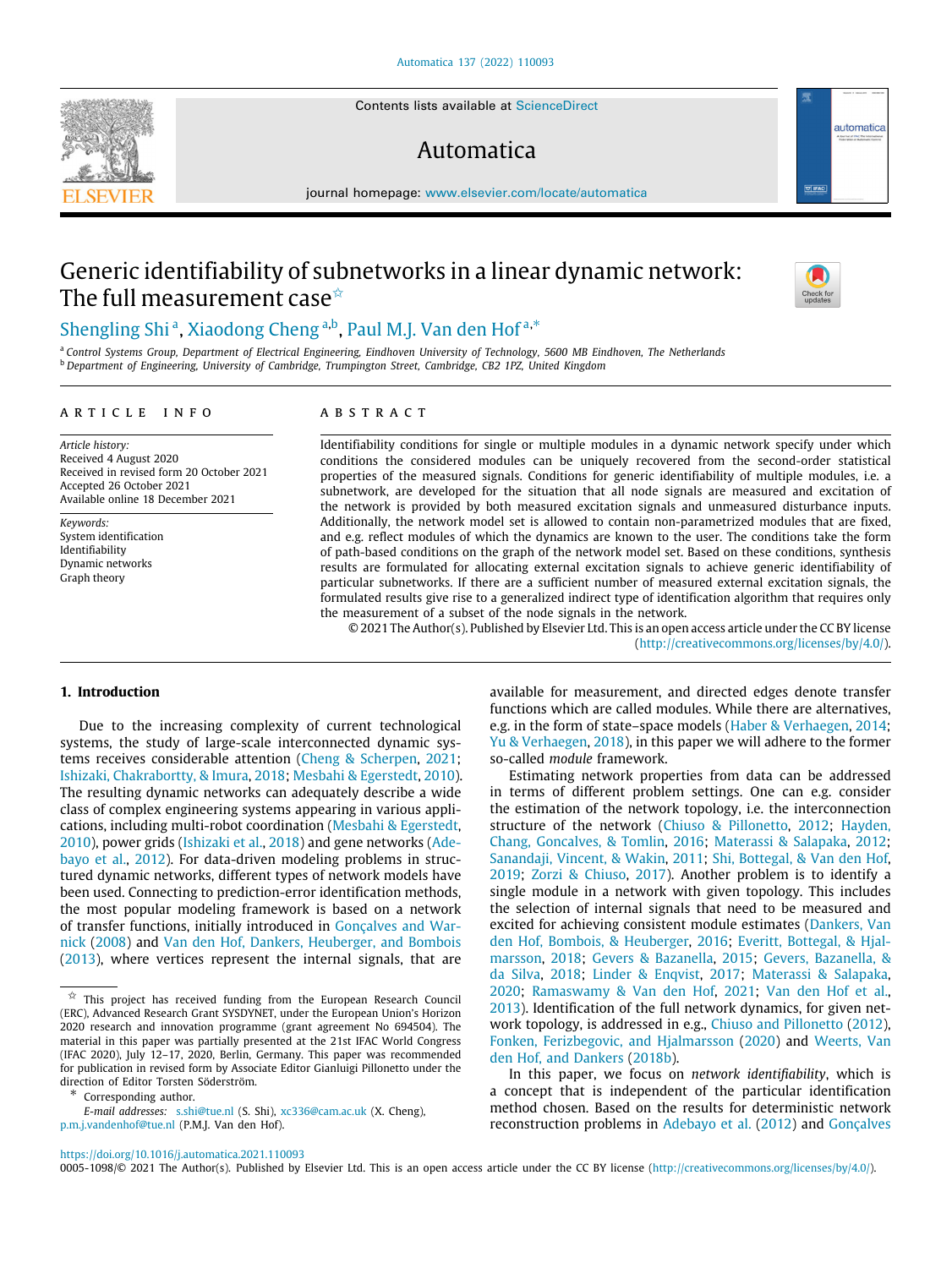[and Warnick](#page-12-4) [\(2008](#page-12-4)), the concept of global network identifiability was introduced for an identification setting in [Weerts, Dankers,](#page-13-6) [and Van den Hof](#page-13-6) [\(2015\)](#page-13-6) and [Weerts, Van den Hof, and Dankers](#page-13-7) ([2018a](#page-13-7)), as a property that reflects the ability to distinguish between network models in a parametrized model set based on measured data. In the literature, there are two notions of network identifiability, namely, *global identifiability* ([van Waarde, Tesi, &](#page-13-8) [Camlibel](#page-13-8), [2020](#page-13-8); [Weerts et al.,](#page-13-6) [2015](#page-13-6), [2018a](#page-13-7)) that requires *all* model to be distinguishable from the other models in the model set,<sup>[1](#page-1-0)</sup> and *generic identifiability* [\(Bazanella, Gevers, Hendrickx, & Parraga,](#page-12-20) [2017;](#page-12-20) [Hendrickx, Gevers, & Bazanella,](#page-12-21) [2019](#page-12-21); [Weerts, Van den Hof,](#page-13-9) [& Dankers](#page-13-9), [2018c\)](#page-13-9), which means that *almost all* models can be distinguished from all other models in the model set. It has been shown in [Bazanella et al.](#page-12-20) ([2017\)](#page-12-20) and [Hendrickx et al.](#page-12-21) [\(2019](#page-12-21)) that by considering generic identifiability, the algebraic conditions for identifiability can be recast into path-based conditions on the topology/graph of the network models, which largely simplifies the analysis.

Network identifiability is typically dependent on several structural properties of the model set, such as the network topology, the modeled correlation structure of process noises, the presence and location of external excitation signals and the availability of measured vertex signals. Conditions for network identifiability have been analyzed for different problem settings. In the setting with full excitation [\(Bazanella et al.](#page-12-20), [2017;](#page-12-20) [Hendrickx et al.](#page-12-21), [2019;](#page-12-21) [van Waarde et al.](#page-13-8), [2020\)](#page-13-8), all vertices are excited by external excitation signals while only a subset of vertices is measured. In contrast, the full measurement setting in [Weerts et al.](#page-13-7) [\(2018a,](#page-13-7) [2018c\)](#page-13-9) assumes that all vertex signals are measured, while only a subset of them is excited. Recent contributions in [Bazanella,](#page-12-22) [Gevers, and Hendrickx](#page-12-22) [\(2019\)](#page-12-22) and [Shi, Cheng, and Van den Hof](#page-12-23) ([2021b\)](#page-12-23) also address the combined situation.

In this paper our objective is to derive path-based conditions for generic identifiability of only a subset of modules (subnetwork) in the network, while we assume all internal signals in the network to be available for measurement, the so-called full measurement case. Additionally, we will require the conditions to be suitable for solving the synthesis problem too, i.e. the allocation of a minimum set of external excitation signals, so as to achieve generic identifiability of the subnetwork.

For analyzing this problem, we start from the path-based results for generic identifiability of a subnetwork as presented in [Bazanella et al.](#page-12-20) [\(2017\)](#page-12-20) and [Hendrickx et al.](#page-12-21) [\(2019](#page-12-21)). In these works identifiability is defined as a property of a single network, while disturbance signals are not exploited. In our approach we follow up on the more general model-set type of definition of identifiability as introduced in [Weerts et al.](#page-13-7) [\(2018a,](#page-13-7) [2018c](#page-13-9)), that is more aligned to the use of this concept in an identification setting. Moreover, this step allows to incorporate the following attractive features that are all addressed in the current paper: (a) it allows to include the effect of unmeasured disturbance signals in the network as an information source that can contribute to satisfying identifiability conditions; (b) it allows to include modules in the network that are a priori known to the user and thus do not need to be identified. In this setting we will develop novel analysis tools for generic identifiability of subnetworks that are formulated in terms of disconnecting sets in the graph of the network models, and we will show that this leads to a new and effective synthesis procedure for allocating external excitation signals for achieving identifiability of a subnetwork. This synthesis problem was not addressed in [Bazanella et al.](#page-12-20) [\(2017](#page-12-20)), [Hendrickx et al.](#page-12-21) ([2019\)](#page-12-21) and [Weerts et al.](#page-13-7) [\(2018a,](#page-13-7) [2018c\)](#page-13-9). As a side result, a

new generalized indirect identification method is described that follows immediately form the identifiability conditions, in the situation that a sufficient number of measured excitation signals is present. This method points to a subset of internal signals that in the considered situation would be sufficient for uniquely identifying the subnetwork.

<span id="page-1-0"></span>The synthesis problem as formulated above is important for actually designing experimental setups for subnetwork identification. A related synthesis problem for full network identifiability has been addressed in [Cheng, Shi, and Van den Hof](#page-12-24) [\(2022](#page-12-24)), but requires completely different tools for analysis.

The paper proceeds as follows. After introducing preliminaries and the problem in Section [2,](#page-1-1) algebraic and path-based conditions for generic identifiability are formulated in Sections [3](#page-4-0) and [4.](#page-5-0) Disconnecting-set-based conditions are then derived in Section [5,](#page-6-0) leading to synthesis approaches in Section [6.](#page-7-0) Then a generalized indirect identification method that directly follows from the identifiability conditions is presented in Section [7.](#page-9-0)

Preliminary results of this paper were presented in [Shi, Cheng,](#page-12-25) [and Van den Hof](#page-12-25) ([2020\)](#page-12-25). In the current paper comprehensive algebraic and path-based conditions are formalized for a generalized situation, including the step from single modules to subnetworks. Additionally a novel indirect identification method is presented.

#### **2. Preliminaries and problem formulation**

## <span id="page-1-1"></span>*2.1. Dynamic networks*

The dynamic network models the relation among a set of measured scalar *internal signals*  $W \triangleq \{w_1(t), \ldots, w_l(t)\}\$  with  $L = |W|$ denoting the cardinality of  $W$ , a set of measured excitation signals  $\mathcal{R} \triangleq \{r_1(t), \ldots, r_K(t)\}\$  with  $K = |\mathcal{R}|$ , and a set of unmeasured disturbance signals  $\{v_1(t), \ldots, v_L(t)\}$ . The model is written as

<span id="page-1-2"></span>
$$
w(t) = G(q)w(t) + R(q)r(t) + v(t),
$$
\n(1)

where  $G(q)$  and  $R(q)$  are matrices of rational transfer operators with delay operator  $q^{-1}$ , i.e.  $q^{-1}w_i(t) = w_i(t-1)$ ;  $w(t)$ ,  $r(t)$  and  $v(t)$  are the column vectors that collect all the internal signals, excitation signals and disturbances, respectively. In addition,  $v(t)$ is a vector of zero-mean stationary stochastic processes with power spectrum  $\Phi_{\nu}(\omega)$ , which is modeled as a filtered white noise vector *e*(*t*) according to:

<span id="page-1-3"></span>
$$
v(t) = H(q)e(t),
$$
\n(2)

where *e*(*t*) has a covariance matrix Λ. Depending on whether  $\Phi_{v}(\omega)$  is of full rank or not,  $H(q)$  can either be square or have more rows than columns [\(Weerts et al.,](#page-13-7) [2018a\)](#page-13-7). Combining ([1\)](#page-1-2) and [\(2](#page-1-3)) leads to a dynamic network model that is supposed to satisfy the following [Assumption](#page-1-4) [1.](#page-1-4)

### **Assumption 1.**

- <span id="page-1-4"></span>(a) *G*(*q*) has zero diagonal elements, and *G*(*q*) is proper and stable;
- (b) The network is well-posed in the sense that all principal minors of  $\lim_{z\to\infty}$  (*I* – *G*(*z*)) are non-zero;
- (c)  $[I G(q)]^{-1}$  is stable;
- (d) *R*(*q*) is a proper and stable rational transfer matrix;
- (e)  $H(q)$  is minimum phase and monic if square; for the nonsquare case, i.e. when  $\Phi_{\nu}(\omega)$  is singular,  $H(q)$  is structured as  $H(q) = \begin{bmatrix} H_a(q) \\ H_a(q) \end{bmatrix}$ *Hb*(*q*)  $\left.\rule{0pt}{10pt}\right]$ , with  $H_a(q)$  square, monic and minimum
	- phase [\(Weerts et al.](#page-13-7), [2018a\)](#page-13-7);
- (f) The covariance matrix Λ of *e*(*t*) is positive definite.

<sup>1</sup> There are actually two versions of global identifiability, reflecting whether either one particular model in the set can be distinguished or all models in the set ([Weerts et al.](#page-13-7), [2018a](#page-13-7)).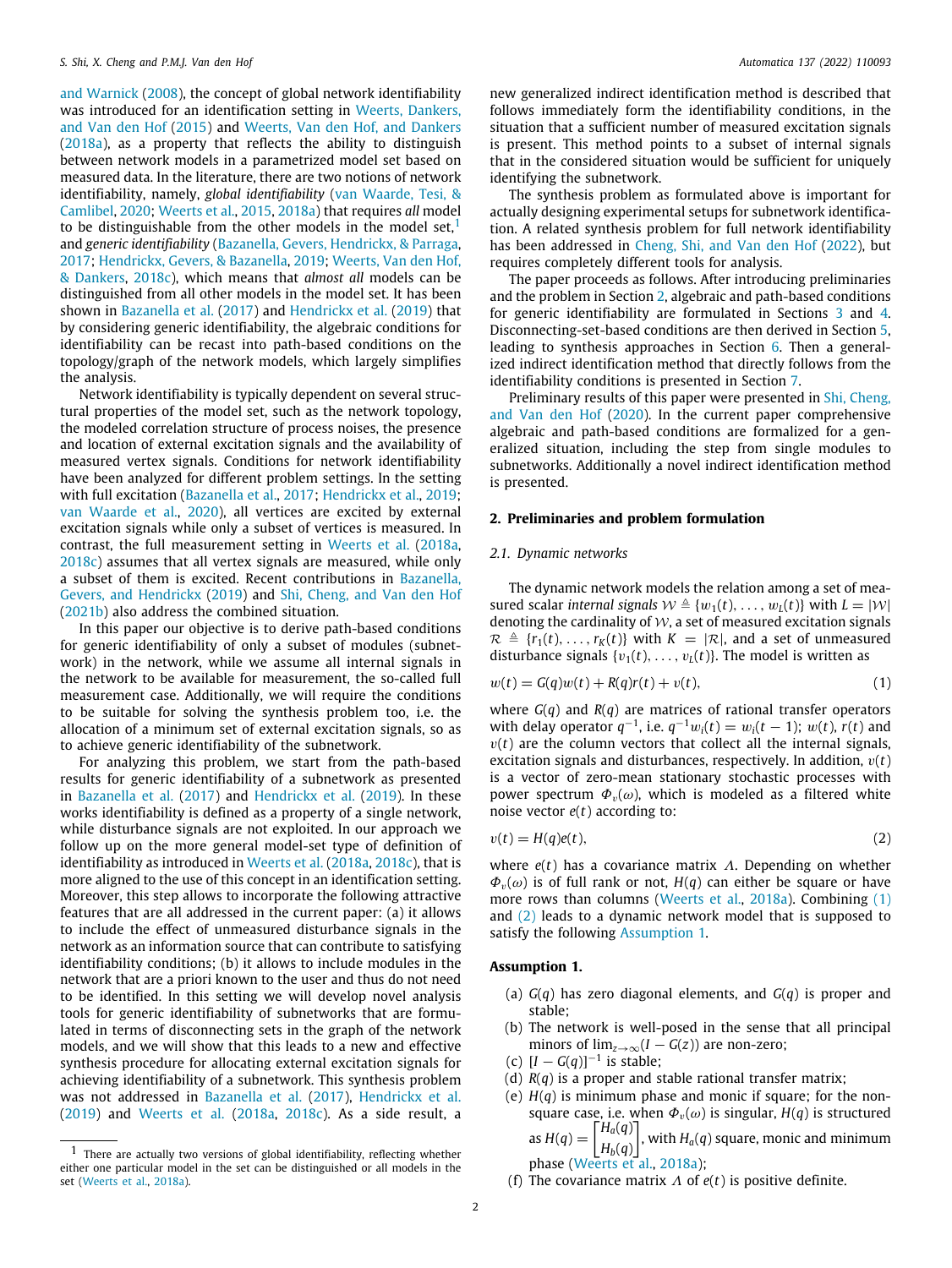In the above assumptions, (b) and (c) ensure that every transfer function from external signals to internal signals is proper and stable ([Dankers](#page-12-26), [2014\)](#page-12-26); the stability of *G*(*q*) in (a) guarantees that the noise filter defined later in  $(3)$  $(3)$  $(3)$  is also inversely stable, which is typical for the modeling of stationary stochastic processes.

Both the excitation signals in  $R$  and the entries (white noises) in *e*(*t*) are called *external signals*, and the set of all external signals is denoted by  $X$ . The entries in  $G(q)$  are referred to as *modules*. In addition, the dynamic network model leads to mappings from the excitation signals to internal signals:

$$
w(t) = T_{\mathcal{W}\mathcal{X}}(q) \begin{bmatrix} r(t) \\ e(t) \end{bmatrix} = T_{\mathcal{W}\mathcal{R}}(q)r(t) + \bar{v}(t),
$$
\n(3)

 $W$  where  $T_{\mathcal{W}\mathcal{X}}(q) \triangleq [I - G(q)]^{-1}X(q)$ ,  $X(q) \triangleq [R(q) H(q)]$ ,  $T_{\mathcal{W}\mathcal{R}}(q) \triangleq 0$  $[I - G(q)]^{-1}R(q), \bar{v}(t) \triangleq [I - G(q)]^{-1}H(q)e(t).$ 

The power spectrum  $\Phi_{\bar{v}}(\omega)$  of  $\bar{v}(t)$  satisfies  $\Phi_{\bar{v}}(\omega) = [I G(e^{i\omega})$ ]<sup>-1</sup>H $(e^{i\omega})\overline{A}H^T(e^{-i\omega})$ [*I* –  $G(e^{-i\omega})$ ]<sup>-T</sup>. When applying common statistical identification methods to  $(3)$  $(3)$  $(3)$  that are based on first and second moment information of the measured signals, typically the objects  $T_{WR}(q)$  and  $\Phi_{\bar{v}}(\omega)$  can be consistently estimated from measured signals  $w(t)$  and  $r(t)$ , if  $r(t)$  is persistently ex-citing [\(Ljung](#page-12-27), [1987](#page-12-27)). This motivates to use  $T_{WR}(q)$  and  $\Phi_{\bar{v}}(\omega)$  as bases for network identifiability ([Weerts et al.,](#page-13-7) [2018a\)](#page-13-7).

Given subsets  $\bar{W} \subseteq W$  and  $\bar{\mathcal{X}} \subseteq \mathcal{X}$ ,  $T_{\bar{W}\bar{\mathcal{X}}}(q)$  denotes a submatrix of  $T_{\mathcal{W}\mathcal{X}}(q)$  with the rows and columns corresponding to the signals in  $\overline{W}$  and  $\overline{X}$ . If  $\overline{W}$  contains only one signal  $w_k$ ,  $T_{\bar{W}\bar{X}}(q)$  is often simply written as  $T_{k\bar{X}}(q)$ . The above notation applies similarly to submatrices of other matrices and vectors.

# *2.2. Model sets*

Network identifiability will be defined on the basis of a network model set, which is introduced as follows. The network model ([1\)](#page-1-2), ([2](#page-1-3)) is completely specified by a quadruple  $M \triangleq$  $(G(q), R(q), H(q), \Lambda)$ . By parametrizing the entries of the network matrices in a rational form and then collecting the parameters into a parameter vector  $\theta$ , a parametrized model set can be defined.

**Definition 1.** Consider a rational parametrization of a network model according to

 $M(\theta) = (G(q, \theta), R(q, \theta), H(q, \theta), \Lambda(\theta)).$ 

Then a network model set M is defined as  $M = \{M(\theta) | \theta \in \Theta \subseteq \Theta\}$  $\mathbb{R}^n$ }, where *M*( $\theta$ ) satisfies [Assumption](#page-1-4) [1](#page-1-4) for all  $\theta \in \Theta$ .

In addition, there can be certain entries in  $G(q, \theta)$ ,  $R(q, \theta)$  and  $H(q, \theta)$  that are fixed/known and thus do not depend on the parameters. These entries are said to be *known* or *fixed*, and all models in  $M$  contain the same known entries. The entries in the network matrices that depend on the parameters are said to be *unknown* or *parametrized*. For example, the absence of an interconnection between internal signals is represented by a fixed 0 in  $G(q, \theta)$ ; entries in  $G(q, \theta)$  may be particularly designed controllers that are fixed and known. Similarly, entries in  $H(q, \theta)$ , *R*(*q*,  $\theta$ ) and  $\Lambda(\theta)$  can be fixed, e.g., equal to 1 or 0. In the situation of *R*(*q*), this implies that it can be specified upfront on which nodes the *r*-signals enter the network. Note that the dependency of transfer matrices on  $q, \theta$  and the dependency of power spectra on  $\omega$  are sometimes omitted for simplicity of notation.

The structural information of a model set is reflected by a directed graph  $\mathcal{G} = (\mathcal{V}, \mathcal{E})$ , where  $\mathcal{V} \triangleq \mathcal{W} \cup \mathcal{X}$  is a set of vertices representing both the internal signals and the external signals, and  $\mathcal{E} \subseteq \mathcal{V} \times \mathcal{V}$  denotes a set of directed edges representing those entries in  $G(q, \theta)$  and  $X(q, \theta)$  that are not fixed to zero: a directed edge from  $w_i$  to  $w_j$  exists, i.e.  $(w_i, w_j) \in \mathcal{E}$ , if  $G_{ji}$  is not fixed to zero; Similarly,  $(e_k, w_j) \in \mathcal{E}$  and  $(r_p, w_j) \in \mathcal{E}$  if  $H_{ik}$  and  $R_{ip}$  are not fixed to zero, respectively. In this way, any parametrized model set or network model induces a directed graph  $G$ . Note that  $w_i$ now represents both a signal and a vertex, and its dependency on *t* is sometimes omitted for simplicity of notation.

For deriving the results in the sequel of this paper, we will need an additional concept.

<span id="page-2-1"></span><span id="page-2-0"></span>**Definition 2.** Given a model set  $M$  with its graph  $G$ , the set  $\mathbb{G}^*$ is defined as the set of all *G*(*q*) matrices that satisfy the following conditions: (i) they meet [Assumption](#page-1-4) [1;](#page-1-4) (ii) they have the same fixed entries as  $G(q, \theta)$  in  $\mathcal{M}$ ; (iii) entries are strictly proper if the corresponding entries in  $G(q, \theta)$  are (parametrized to be) strictly proper.

In [Definition](#page-2-1) [2](#page-2-1),  $\mathbb{G}^*$  is the largest possible set of  $G(q)$  matrices that have the same fixed entries and feedthrough structure as  $G(q, \theta)$  in M. So while the modules G in M can be restricted in order, the order of entries in  $\mathbb{G}^*$  is not bounded. This implies  ${G(q, \theta)}\Theta \in \Theta$   $\subseteq \mathbb{G}^*$ . In [Assumption](#page-4-1) [4](#page-4-1) we will introduce a technical condition on  $\{G(q, \theta) | \theta \in \Theta\}$  with respect to  $\mathbb{G}^*$  for proving necessary conditions for identifiability.

### *2.3. Network identifiability*

We focus on the identifiability of a subset of unknown modules in one row of the *G* matrix, i.e. a subnetwork of modules that share the same output node  $w_j$ . For this output node  $w_j$ , we define an important set of signals:

• W*j*: all the internal signals that have unknown directed edges (modules) to w*<sup>j</sup>* .

For any subset  $\bar{W}_j \subseteq W_j$ ,  $G_{j\bar{W}_j}$  denotes a row vector containing a subset of unknown modules in the *j*th row of *G*. For the identifiability of  $G_{j\bar{\mathcal{W}}_{j}}$ , we follow the concept of global network identifiability in [Weerts et al.](#page-13-7) ([2018a](#page-13-7)), and extend it with a generic version introduced in [Bazanella et al.](#page-12-20) ([2017\)](#page-12-20) and [Hen](#page-12-21)[drickx et al.](#page-12-21) [\(2019](#page-12-21)). In this respect we follow an approach that was suggested in [Weerts et al.](#page-13-9) ([2018c\)](#page-13-9).

<span id="page-2-3"></span>**Definition 3.** Given a network model set M, consider any subset  $\bar{W}_j \subseteq W_j$ , a parameter vector  $\theta_0 \in \Theta$  and the following implication:

$$
\left\{\n\begin{aligned}\nT_{\mathcal{W}\mathcal{R}}(q,\theta_0) &= T_{\mathcal{W}\mathcal{R}}(q,\theta_1) \\
\Phi_{\bar{v}}(\omega,\theta_0) &= \Phi_{\bar{v}}(\omega,\theta_1)\n\end{aligned}\n\right\}\n\Rightarrow\nG_{j\bar{\mathcal{W}}_{j}}(q,\theta_0) = G_{j\bar{\mathcal{W}}_{j}}(q,\theta_1)\n\tag{4}
$$

for all  $\theta_1 \in \Theta$ . Then  $G_{j\bar{W}_j}(q, \theta)$  is said to be

- <span id="page-2-2"></span>• globally identifiable in  $M$  from  $(w, r)$  if the implication  $(4)$  $(4)$ holds for all  $\theta_0 \in \Theta$ ;
- generically identifiable in  $M$  from  $(w, r)$  if the implication ([4\)](#page-2-2) holds for almost all  $\theta_0 \in \Theta$ .

In [Definition](#page-2-3) [3,](#page-2-3) the notion "almost all" excludes a subset of Lebesgue measure zero from  $\Theta$ . The identifiability concept in [Definition](#page-2-3) [3](#page-2-3) concerns whether  $G_j \bar{W}_j$  is unique given the objects that can typically be identified from the first and second moment information of the measured signals, as motivated following ([3\)](#page-2-0). If a model set is not identifiable, any identification method that relies on the first and second moments for estimating the network cannot be guaranteed to (asymptotically) identify a unique network model. In addition, recall that the network matrices in  $M$  may contain known entries, and this restriction of  $M$  may simplify the conditions under which the implication [\(4\)](#page-2-2) holds.

<span id="page-2-4"></span>To further simplify  $(4)$  $(4)$ , we use the following assumption on the feedthrough terms in *G*.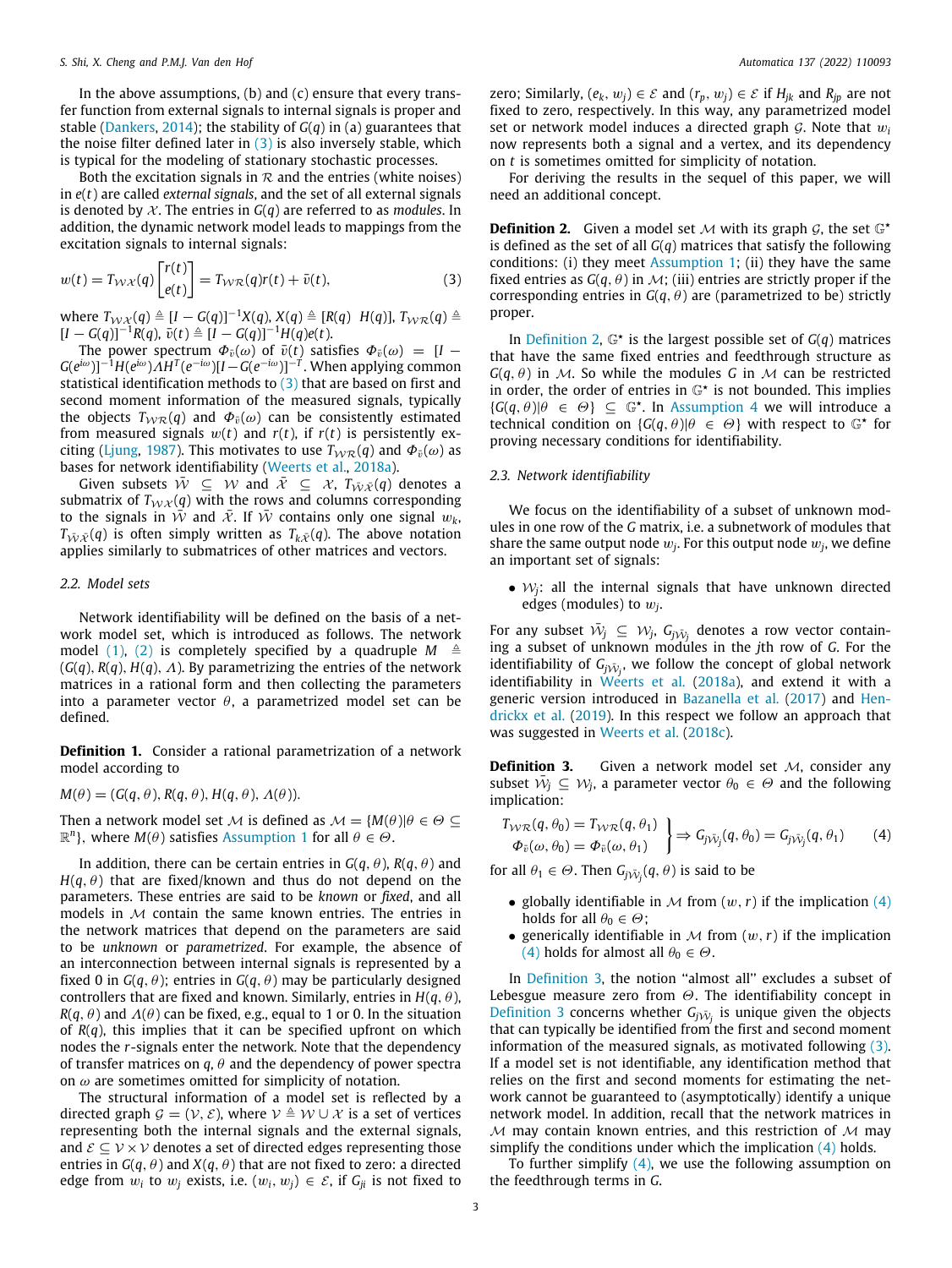

<span id="page-3-3"></span>**Fig. 1.** Generic identifiability of  $G_{41}$  is considered (thick line), and  $G_{42}^0$  is known (double-line edge).  $G_{41}$  is not generically identifiable in (a) but becomes generically identifiable in (b) if an extra signal  $r_2$  is allocated at  $w_2$ .

# **Assumption 2** (*[Weerts et al.,](#page-13-7) [2018a](#page-13-7)*)**.**

- (a) either all modules  $G(q, \theta)$  are parametrized to be strictly proper, or
- <span id="page-3-0"></span>(b) the parametrized network model does not contain any algebraic loops,<sup>[2](#page-3-0)</sup> and  $H^{\infty}(\theta) \Lambda(\theta)[H^{\infty}(\theta)]^T$  is diagonal for all  $\theta \in \Theta$ , with  $H^{\infty}(\theta) \triangleq \lim_{z \to \infty} H(z, \theta)$ .

This assumption ensures that the spectral factorization of  $\Phi_{\bar{v}}$ admits a unique spectral factor (*I* − *G*) <sup>−</sup><sup>1</sup>*H* ([Weerts et al.,](#page-13-7) [2018a\)](#page-13-7), i.e., the mapping from the white noises to the internal signals as in [\(3](#page-2-0)). Then we can reformulate [Definition](#page-2-3) [3](#page-2-3) by considering the uniqueness of network modules given  $T_{\mathcal{W}\mathcal{X}} = [T_{\mathcal{W}\mathcal{R}} \ (I - G)^{-1}H]$ .

<span id="page-3-1"></span>**Proposition 1.** *Given a network model set* M *that satisfies [As](#page-2-4)* $s$ *umption [2](#page-2-4), consider any subset*  $\tilde{W}_j \subseteq W_j$ *,*  $\theta_0 \in \Theta$  *and the following implication:*

$$
T_{\mathcal{W}\mathcal{X}}(q,\theta_0)=T_{\mathcal{W}\mathcal{X}}(q,\theta_1)\Rightarrow G_{j\bar{\mathcal{W}}_j}(q,\theta_0)=G_{j\bar{\mathcal{W}}_j}(q,\theta_1),
$$

*for all*  $\theta_1 \in \Theta$ . Then  $G_{j\tilde{\mathcal{W}}_j}(q,\theta)$  is globally (generically) identifiable *in*  $M$  *from*  $(w, r)$  *if and only if the above implication holds for all (almost all)*  $\theta_0 \in \Theta$ .

**Proof.** This result is a direct consequence of Propositions 1 and 2 in [Weerts et al.](#page-13-7) ([2018a](#page-13-7)). ■

In contrast to [Definition](#page-2-3) [3](#page-2-3), [Proposition](#page-3-1) [1](#page-3-1) concerns the mapping  $T_{\mathcal{W}X}$  from both *r* and *e* signals to the internal signals. Therefore, the *r* and *e* signals play the same role in the identifiability analysis. This is also a key difference from the identifiability concept in [Bazanella et al.](#page-12-20) [\(2017](#page-12-20)) and [Hendrickx et al.](#page-12-21) ([2019](#page-12-21)), where the noise information is not exploited. [Proposition](#page-3-1) [1](#page-3-1) also extends trivially to the single module case where  $G_{j\bar{\cal W}_{j}}$  only contains one entry, and to the full network case where  $\bar{\mathcal{W}}_j = \mathcal{W}_j$  and *j* varies over all  $j \in [1, L]$ .

# *2.4. Problem formulation*

<span id="page-3-2"></span>The identifiability issue is first illustrated in [Example](#page-3-2) [1.](#page-3-2)

**Example 1.** Consider a network model set whose graph is shown in [Fig.](#page-3-3) [1](#page-3-3)(a), where there is one white noise  $e_1$  and four measured internal signals. All edges are parametrized except for  $G_{42}$  which is fixed to  $G_{42}^0$ . The identifiability of module  $G_{41}$  is considered, and recall that the dependence of transfer functions on  $q$  and  $\theta$  is omitted for simplicity of notation. Then based on [Proposition](#page-3-1) [1,](#page-3-1) the identifiability of  $G_{41}$  concerns the uniqueness

of  $G_{41}$  given the mapping  $T_{\{w_1,w_2,w_3,w_4\}\{e_1\}}$  from  $e_1$  to all the internal signals. According to [Fig.](#page-3-3) [1](#page-3-3)(a), the mapping satisfies that  $T_{\{w_1\}\{e_1\}} = H_{11}$ ,  $T_{\{w_2\}\{e_1\}} = G_{21}H_{11}$ ,  $T_{\{w_3\}\{e_1\}} = G_{32}G_{21}H_{11}$  and  $T_{\{w_4\}\{e_1\}} = H_{11}(G_{41} + G_{42}^0 G_{21} + G_{43} G_{32} G_{21}),$  where  $G_{42}^0$  and the submatrices of  $T_{\{w_1,w_2,w_3,w_4\}\{e_1\}}$  are given, but  $H_{11}$  and the other entries in *G* are unknown. The above equations further lead to

$$
T_{\{w_4\}\{e_1\}} = T_{\{w_1\}\{e_1\}} G_{41} + G_{42}^0 T_{\{w_2\}\{e_1\}} + G_{43} T_{\{w_3\}\{e_1\}},
$$

which is not sufficient for a unique solution of *G*<sup>41</sup> due to the two unknowns *G*<sup>41</sup> and *G*43. Therefore, *G*<sup>41</sup> is neither globally nor generically identifiable in [Fig.](#page-3-3) [1\(](#page-3-3)a).

However, if an additional signal  $r<sub>2</sub>$  is allocated at  $w<sub>2</sub>$  as in [Fig.](#page-3-3) [1\(](#page-3-3)b), additional mappings from  $r_2$  to the measured internal signals are given. Then it can be found that

$$
G_{41} = (T_{\{w_4\}\{e_1\}} - \frac{T_{\{w_2\}\{e_1\}} T_{\{w_4\}\{r_2\}}}{T_{\{w_2\}\{r_2\}}})/T_{\{w_1\}\{e_1\}},
$$

which shows that a unique *G*<sub>41</sub> can be found if the above inverses exist. Recall that the mappings depend on parameter  $\theta$ , and thus *G*<sup>41</sup> is globally (generically) identifiable if the inverses exist for all (almost all)  $\theta \in \Theta$ .

As shown in the above example, identifiability is related to the uniqueness of modules given the mapping  $T_{WX}$ . In addition, it is possible to achieve identifiability by allocating extra excitation signals in the network.

Given a model set and its associated graph, we first develop sufficient and necessary conditions for the generic identifiability of a subnetwork  $G_{j\tilde{\mathcal{W}}_{j}}$  when all the internal signals are measured. More importantly, to avoid the complex algebraic verification as in [Example](#page-3-2) [1](#page-3-2), we aim to develop graphical conditions that can be verified efficiently by only inspecting the network topology. Furthermore, when a subnetwork is not generically identifiable, we aim to develop graphical synthesis approaches that allocate additional excitation signals to automatically achieve the generic identifiability of a subnetwork.

### *2.5. Notations and definitions*

<span id="page-3-4"></span>The following notations are used in the paper. Matrix  $T_{\bar{W}\bar{\mathcal{X}}}(q,\theta)$ is called having generically full rank if it has full rank for almost all  $\theta$ . More generally, a property that depends on  $\theta$  is said to hold generically if it holds for almost all θ. A matrix *C* is called a selection matrix if it consists of a subset of rows of an identity matrix.

In a graph  $G$ , for a directed edge  $(w_i, w_j)$ ,  $w_i$  is called an *inneighbor* of  $w_j$ , and  $w_j$  is an *out-neighbor* of  $w_i$ . The set  $\mathcal{N}_{\tilde{\mathcal{V}}}^+$ contains all out-neighbors of the vertices in  $\bar{v}$ , and the set  $\mathcal{N}_{\bar{v}}$ all in-neighbors. A (directed) *path* from  $w_i$  to  $w_j$  is a sequence of vertices and out-going edges starting from  $w_i$  to  $w_j$  without repeating any vertex, and  $w_j$  is said *reachable* by  $w_i$ . A single vertex is also regarded as a directed path to itself. *Internal vertices* of a path are the vertices excluding the starting and the ending vertices.

Two directed paths are called *vertex disjoint* if they do not share any vertex, including the starting and ending vertices, otherwise they *intersect*. Given two subsets of vertices  $V_1$  and  $V_2$ ,  $b_{\mathcal{V}_1\rightarrow\mathcal{V}_2}$  denotes the maximum number of vertex disjoint paths from  $V_1$  to  $V_2$ . A vertex set  $D$  is a  $V_1 - V_2$  *disconnecting set* if it intersects with all paths from  $V_1$  to  $V_2$ , and it is a minimum disconnecting set if it has the minimum cardinally among all  $V_1-V_2$  disconnecting sets ([Schrijver,](#page-12-28) [2003](#page-12-28)). Note that D may also include vertices in  $V_1$  ∪  $V_2$ .

<span id="page-3-5"></span>**Lemma 1** (*[Hendrickx et al.](#page-12-21), [2019](#page-12-21)*)**.** *For a directed graph and given a* V1−V<sup>2</sup> *disconnecting set* D*, consider the division of all the vertices* V

 $2$  There exists an algebraic loop around node  $w_{n_1}$  if there exists a sequence of integers  $n_1, \ldots, n_k$  such that  $G_{n_1n_2}^{\infty} G_{n_2n_3}^{\infty} \ldots G_{n_kn_1}^{\infty} \neq 0$ , with  $G_{n_1n_2}^{\infty} :=$  $\lim_{z\to\infty} G_{n_1n_2}(z)$ .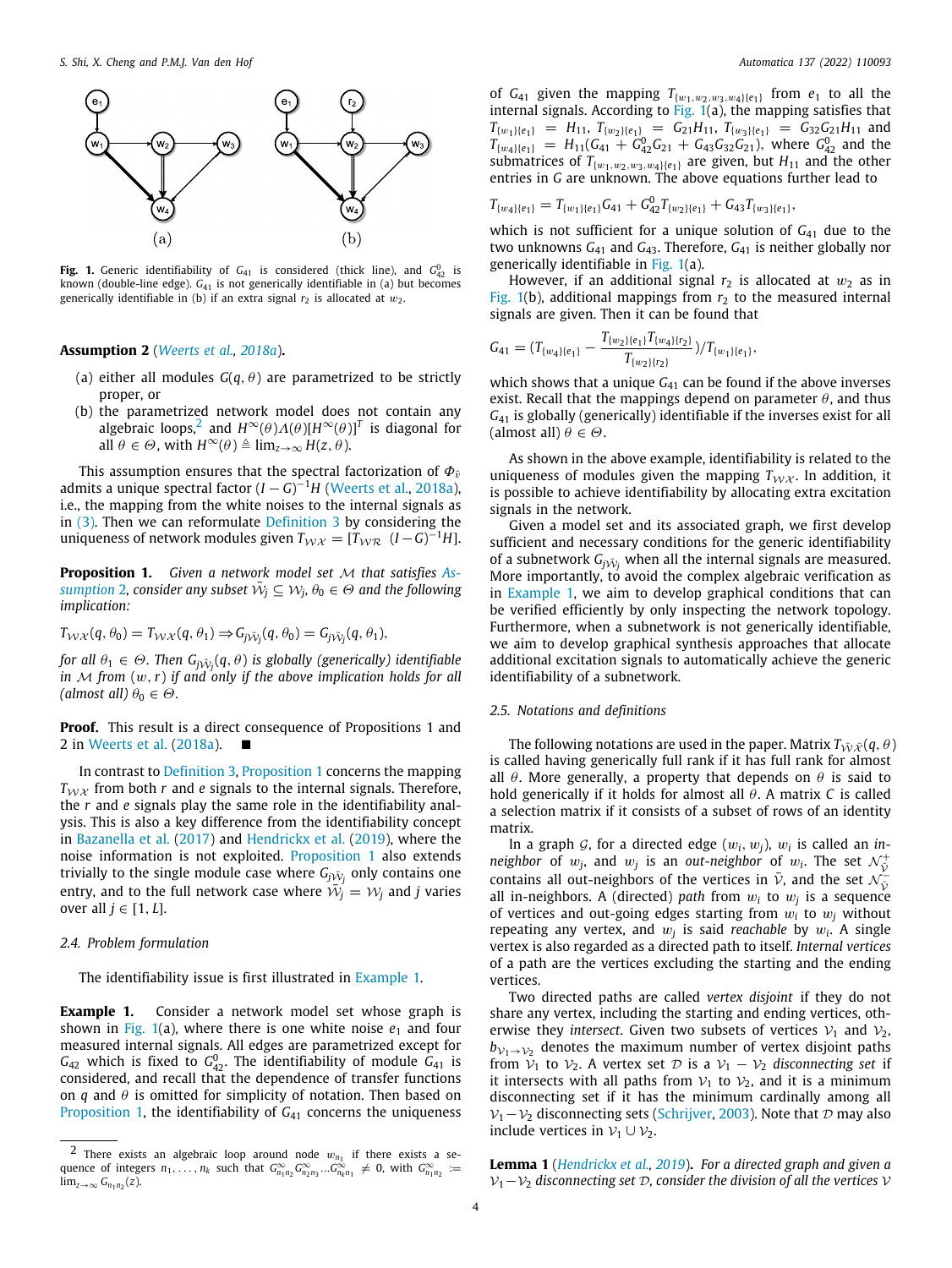*into three disjoint sets* S∪D∪P *as follows: set* S *contains all vertices reachable by*  $V_1$  *without intersecting*  $D$ *, and*  $P = V \setminus (D \cup S)$ *. Then it holds that no directed edge exists from* S *to* P*.*

The duality between vertex disjoint paths and disconnecting sets is explained in *Menger's theorem*.

**Theorem 1** (*[Schrijver](#page-12-28), [2003](#page-12-28)*). Let  $V_1$ ,  $V_2$  be two subsets of the *vertices in a directed graph. The maximum number of vertex disjoint paths from*  $V_1$  *to*  $V_2$  *equals the cardinality of a minimum disconnecting set from*  $V_1$  *to*  $V_2$ *.* 

## **3. Algebraic conditions for identifiability**

<span id="page-4-0"></span>We first investigate under which conditions a subnetwork  $G_{j\bar{\mathcal{W}}_{j}}$  is globally and generically identifiable. An algebraic rank condition is first presented in this section which will serve as a basis for deriving a more attractive graphical condition in the next section. Recall [\(3\)](#page-2-0) which leads to  $(I - G)T_{WX} = X$ . It then follows from [Proposition](#page-3-1) [1](#page-3-1) that identifiability essentially reflects the unique solutions of modules in *G* from a given  $T_{\mathcal{W}X}$  and thus is related to the rank of  $T_{\mathcal{W}\mathcal{X}}$ . We first define the following set related to the output w*j*:

•  $\mathcal{X}_i$ : the set of all the external signals that do not have any unknown edge to w*<sup>j</sup>* .

Then the following sufficient conditions for identifiability can be obtained from Theorem V.1 in [Hendrickx et al.](#page-12-21) ([2019](#page-12-21)) analogously.

<span id="page-4-2"></span>**Lemma 2.** *Given a model set* M *that satisfies [Assumption](#page-2-4)* [2](#page-2-4)*. Then*  $G_{j\tilde{\mathcal{W}}_{j}}(q,\theta)$  is globally (generically) identifiable in  $\mathcal M$  from  $(w,r)$  if *the following conditions hold:*

$$
rank[T_{\tilde{\mathcal{N}}_j\mathcal{X}_j}(q,\theta)] = |\tilde{\mathcal{W}}_j|, \text{ and}
$$
\n(5a)

 $\text{rank}[T_{\mathcal{W}_j\mathcal{X}_j}(q,\theta)] = \text{rank}[T_{\bar{\mathcal{W}}_j\mathcal{X}_j}(q,\theta)]$ 

$$
+\operatorname{rank}[T_{(\mathcal{W}_j \setminus \bar{\mathcal{W}}_j) \mathcal{X}_j}(q, \theta)] \tag{5b}
$$

*for all (almost all)*  $\theta \in \Theta$ *.* 

The above result shows that identifiability of  $G_{j\bar{\mathcal{W}}_j}$  holds if (i) the mapping from  $x_j$  to the inputs of the target modules has full row rank, and (ii) the rows in the above mapping and the ones in the mapping from  $\mathcal{X}_i$  to the other inputs of  $w_i$  are linearly independent. Here, we consider the signals in  $\mathcal{X}_j$  instead of  $\mathcal{X},$ because the ones in  $\mathcal{X}\setminus\mathcal{X}_j$ , which have unknown edges to  $w_j,$ contribute to extra unknowns in the analysis in the form of a parametrized disturbance model for v*<sup>j</sup>* , and thus are not helpful for the identifiability analysis. If the corresponding noise model is fixed/known, the corresponding white noise source becomes an element of  $x_j$  and does act as an excitation source in the identifiability analysis.

The sufficient conditions in [Lemma](#page-4-2) [2](#page-4-2) are implied in the proof of Theorem V.1 of [Hendrickx et al.](#page-12-21) [\(2019\)](#page-12-21). While in that proof they were shown to be also necessary, that necessity proof cannot be applied directly to our current setting, owing to a different definition of generic identifiability: [Definition](#page-2-3) [3](#page-2-3) is based on a particular model set, while the identifiability concept in [Hendrickx](#page-12-21) [et al.](#page-12-21) ([2019\)](#page-12-21) concerns a single network model and its associated graph. To establish the necessity of the rank conditions in this work, we first introduce two technical conditions on the model set M.

<span id="page-4-4"></span><span id="page-4-1"></span>**Assumption 3.** All the parametrized entries in  $M(\theta)$  are parametrized independently.

**Assumption 4.** Given the network model set  $M$  and the corresponding  $\mathbb{G}^*$  defined in [Definition](#page-2-1) [2](#page-2-1),  $\{G(q, \theta)|\theta \in \Theta\}$  is a non-empty open subset<sup>[3](#page-4-3)</sup> of  $\mathbb{G}^*$ .

<span id="page-4-10"></span><span id="page-4-3"></span>Then the necessity of the rank conditions for identifiability can be obtained as follows.

<span id="page-4-7"></span>**Theorem 2.** *Given a model set* M *that satisfies [Assumption](#page-2-4)* [2](#page-2-4)*, if* M *also satisfies [Assumptions](#page-4-4)* [3](#page-4-4) *and* [4](#page-4-1)*, conditions* [\(5a](#page-4-5))*–*[\(5b\)](#page-4-6) *in [Lemma](#page-4-2)* [2](#page-4-2) *are also necessary conditions for the results of the lemma.*

The proof of [Theorem](#page-4-7) [2](#page-4-7) is presented in [Shi, Cheng, and Van den](#page-12-29) [Hof](#page-12-29) [\(2021c](#page-12-29)) and a more comprehensive analysis can be found in [Shi](#page-12-30) ([2021\)](#page-12-30). [Theorem](#page-4-7) [2](#page-4-7) extends the identifiability conditions in [Weerts et al.](#page-13-7) ([2018a](#page-13-7), [2018c\)](#page-13-9) from a full network and a single module to any subnetwork, such that the full network and the single module identifiability become special cases. In addition, with extra technical efforts in the analysis of [Theorem](#page-4-7) [2,](#page-4-7) [Assump](#page-4-1)[tion](#page-4-1) [4](#page-4-1) becomes less conservative than the assumption in [Weerts](#page-13-7) [et al.](#page-13-7) [\(2018a,](#page-13-7) [2018c\)](#page-13-9) for the necessity of identifiability.

The rank tests in [Theorem](#page-4-7) [2](#page-4-7) may require to invert  $(I - G)$ for computing the external-to-internal mappings, which can be computationally expensive when the network is large-scale. The following result shows that the rank of any submatrix of  $T_{WX}$  can be also evaluated without inverting the matrix *I*−*G* for computing  $T_{\mathcal{W}\mathcal{X}}$ .

<span id="page-4-12"></span>**Lemma 3.** *Consider a dynamic network and any subsets*  $\overline{W} \subseteq W$ *and*  $\bar{\mathcal{X}} \subseteq \mathcal{X}$ *. Define the matrix F*( $\bar{\mathcal{W}}$ *,*  $\bar{\mathcal{X}}$ *) as* 

<span id="page-4-8"></span>
$$
F(\bar{\mathcal{W}}, \bar{\mathcal{X}}) \triangleq \left[ [G(q) - I]_{\mathcal{W}(\mathcal{W}\backslash \bar{\mathcal{W}})} \quad X_{\mathcal{W}\bar{\mathcal{X}}}(q) \right]. \tag{6}
$$

*Then it holds that* rank( $T_{\bar{W}\bar{X}}(q)$ ) = rank[ $F(\bar{W}, \bar{X})$ ] +  $|\bar{W}|$  - *L*, *where L is the total number of internal signals.*

<span id="page-4-5"></span>**Proof.** Recall that  $T_{\tilde{W}\tilde{X}} = C(I - G)^{-1}\overline{X}$ , where  $\overline{X} = X_{\mathcal{W}\tilde{X}}$  and *C* is a selection matrix that extracts the rows corresponding to  $\bar{W}$ . Define

<span id="page-4-11"></span><span id="page-4-6"></span>
$$
\bar{F} = \begin{bmatrix} G - I & \bar{X} \\ C & 0 \end{bmatrix},\tag{7}
$$

then according to [van der Woude](#page-13-10) ([1991](#page-13-10)),  $\bar{F}$  can be written as

$$
\begin{bmatrix} I & 0 \\ C(G-I)^{-1} & I \end{bmatrix} \begin{bmatrix} G-I & 0 \\ 0 & C(I-G)^{-1}\bar{X} \end{bmatrix} \begin{bmatrix} I & (G-I)^{-1}\bar{X} \\ 0 & I \end{bmatrix}.
$$

Thus, rank( $\bar{F}$ ) = rank( $T_{\bar{W}\bar{X}}$ ) + *L*. Since *F* is obtained from  $\bar{F}$  by removing the columns in F that correspond to the nonzero entries of *C*, which through the structure of  $\bar{F}$  are linearly independent in *F*, it follows that rank(*F*) = rank(*F*) –  $|\bar{W}|$ , which proves the result. ■

With the above result, the rank condition in [Theorem](#page-4-7) [2](#page-4-7) can be reformulated as follows.

<span id="page-4-9"></span>**Proposition 2.** *Consider a network model set and the matrix F defined in* [\(6](#page-4-8))*. The conditions* ([5a\)](#page-4-5)*–*([5b](#page-4-6)) *in [Theorem](#page-4-7)* [2](#page-4-7) *are equivalently reformulated as*  $F(\bar{W}_j, X_j)$  *having full row rank and* 

$$
rank[F(W_j, X_j)] = rank[F(\bar{W}_j, X_j)] + rank[F(W_j \setminus \bar{W}_j, X_j)] - L,
$$

*for all (almost all)*  $\theta \in \Theta$ *.* 

<sup>&</sup>lt;sup>3</sup> Openness is considered in the metric space equipped with the  $H_{\infty}$  norm.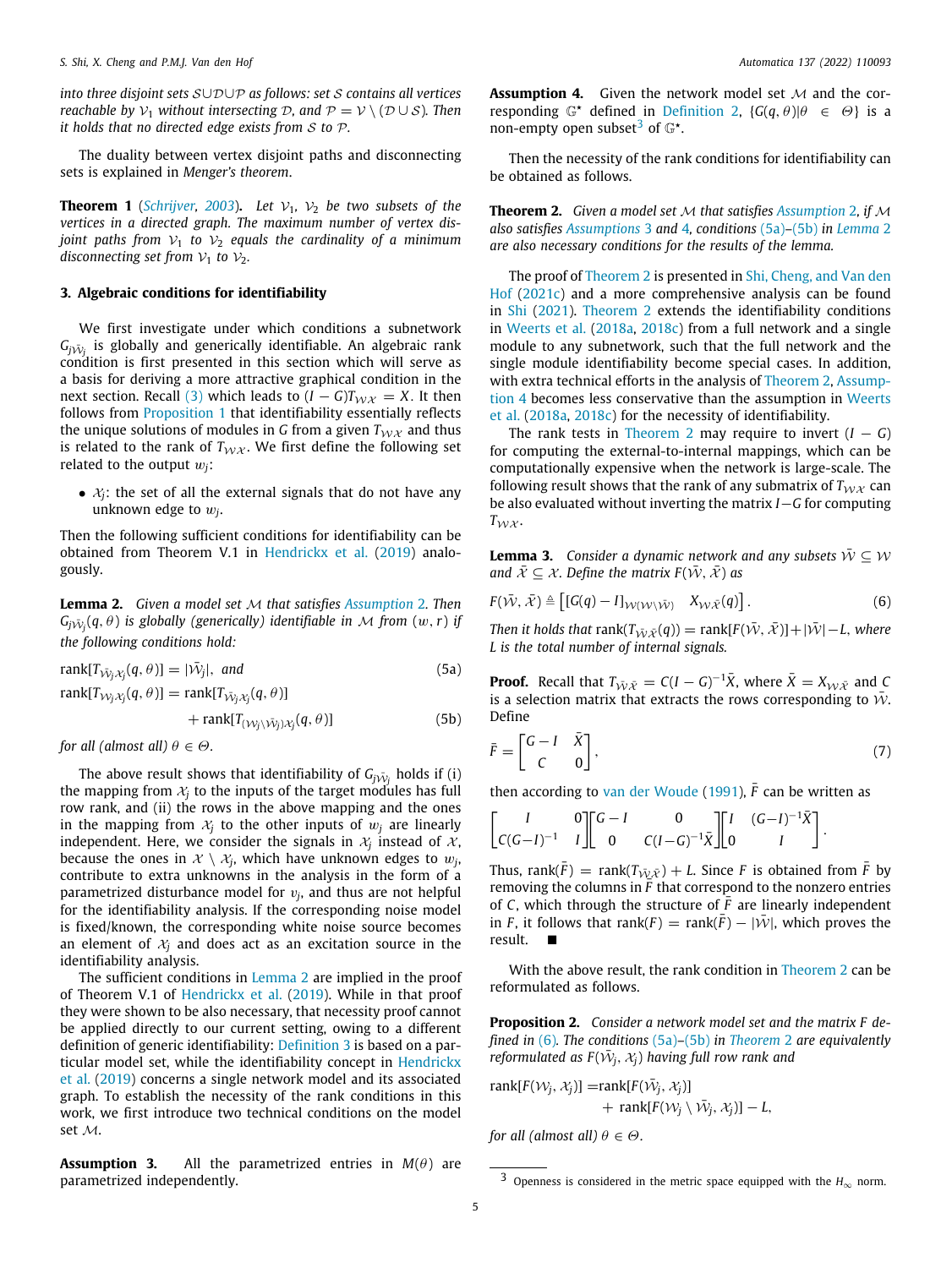

<span id="page-5-1"></span>Fig. 2. Two network model sets where (b) contains known modules (double-line edges).

# **4. Path-based conditions for generic identifiability**

<span id="page-5-0"></span>When analyzing generic identifiability, the results of [Lemma](#page-4-2) [2](#page-4-2) and [Proposition](#page-4-9) [2](#page-4-9) show that the rank of the parametrized matrices have to be evaluated over almost all  $\theta \in \Theta$ . The resulting generic rank of transfer matrices in dynamic networks can be evaluated by determining the number of vertex disjoint paths between particular vertices in the graph induced by the model set, i.e.

$$
b_{\bar{X}\to\bar{W}} = \text{rank } T_{\bar{W}\bar{X}}(q,\theta) \text{ for almost all } \theta \in \Theta.
$$
 (8)

This result from [Hendrickx et al.](#page-12-21) [\(2019\)](#page-12-21) is very attractive as it allows us to avoid numerical rank evaluations, and therefore significantly facilitates the analysis of generic identifiability. However, the result in [Hendrickx et al.](#page-12-21) ([2019\)](#page-12-21) has been derived for the particular situation that  $X = I$ , and that all edges in the graph  $G$  are parametrized, i.e. without having fixed/known modules in the model set. In this section we will extend the results beyond these limitations.

The issue caused by known transfer functions is explained in the following example.

<span id="page-5-4"></span>**Example [2](#page-5-1).** Consider two network model sets in [Fig.](#page-5-1) 2, where the model set in (b) contains known modules. In addition, assume  $R_{11} = R_{22} = 1$  for simplicity. Then in [Fig.](#page-5-1) [2\(](#page-5-1)a),  $b_{\{r_1, r_2\} \to \{w_3, w_4\}} =$ 2, i.e. there exist maximally two paths  $r_1 \rightarrow w_1 \rightarrow w_3$  and  $r_2 \rightarrow w_2 \rightarrow w_4$  that are vertex disjoint. This implies that rank( $T_{\{w_3,w_4\}\{r_1,r_2\}}$ ) = 2 generically according to ([8](#page-5-2)), which can also be seen from

$$
\det(T_{\{w_3, w_4\}\{r_1, r_2\}}) = G_{31}G_{42} - G_{41}G_{32}.
$$
\n(9)

As each module is an analytic function of independent parameters, the determinant in  $(9)$  $(9)$  is a non-constant analytic function of θ and thus is non-zero for almost all θ. This matches with [\(8\)](#page-5-2) that  $rank(T_{\{w_3,w_4\}\{r_1,r_2\}}) = b_{\{r_1,r_2\} \rightarrow \{w_3,w_4\}} = 2$  generically.

However,  $T_{\{w_3,w_4\}\{r_1,r_2\}}$  is not of full rank in [Fig.](#page-5-1) [2\(](#page-5-1)b) if the known modules  $G_{31}^0$ ,  $G_{42}^0$ ,  $G_{41}^0$ ,  $G_{32}^0$  take values such that  $G_{31}^0G_{42}^0$  –  $G_{41}^{0}G_{32}^{0} = 0$ . Then det( $T_{\{w_3,w_4\}\{r_1,r_2\}}$ ) = 0 for any  $\theta$  and thus ([8\)](#page-5-2) does not hold. ■

As shown in [Example](#page-5-4) [2,](#page-5-4) the presence of known modules may cause the equality in  $(8)$  $(8)$  to fail. In order to circumvent this, we introduce an additional condition based on the concept of structural rank.

**Definition 4** (*[Steffen](#page-12-31), [2005](#page-12-31)*)**.** The structural rank of a matrix is the maximum rank of all matrices with the same nonzero pattern. A matrix has full structural rank if it can be permuted so that the diagonal has no zero entries.

The property of structural full rank depends solely on the sparsity pattern of the matrix and does not rely on the numerical values of the entries. In order to characterize and exclude the situations as presented in [Example](#page-5-4) [2](#page-5-4), we introduce the following assumption.

<span id="page-5-5"></span>**Assumption 5.** In model set M, the rank of any submatrix of  $[(G(q, \theta) - I) X(q, \theta)]$ , which does not depend on  $\theta$ , is equal to its structural rank.

The above assumption prevents known entries to be chosen in such a specific manner that they cause a rank deficiency of  $T_{\tilde{W}\tilde{X}}$ , which is not captured by the number of vertex disjoint paths. Using this assumption, equality  $(8)$  $(8)$  can be extended from [Hendrickx](#page-12-21) [et al.](#page-12-21) ([2019](#page-12-21)) to incorporate known transfer operators in the model set, as shown in the following result.

<span id="page-5-6"></span>**Proposition 3.** *Consider a model set* M *with graph* G *that satisfies [Assumptions](#page-4-4)* [3](#page-4-4) *and* [5](#page-5-5)*. Then for any subsets*  $\overline{W} \subseteq W$  *and*  $\overline{X} \subseteq X$ *, it holds that*

 $b_{\bar{x}\to\bar{W}} = \text{rank}[T_{\bar{W}\bar{X}}(q,\theta)]$  *for almost all*  $\theta \in \Theta$ .

The proof of the above result is presented in [Appendix.](#page-9-1) By combining [Proposition](#page-5-6) [3](#page-5-6) with [Theorem](#page-4-7) [2](#page-4-7), the graphical condition for generic identifiability can be obtained, that follows immediately from the previous results:

<span id="page-5-7"></span><span id="page-5-2"></span>**Theorem 3.** *Consider a model set* M *that satisfies [Assumptions](#page-2-4)* [2](#page-2-4)*,* [3](#page-4-4) and [5](#page-5-5). Then  $G_j$  $\bar{w}_j$  $(q, \theta)$  is generically identifiable in  $\mathcal M$  from  $(w, r)$ *if the following conditions hold:*

<span id="page-5-9"></span>
$$
b_{\mathcal{X}_j \to \bar{\mathcal{W}}_j} = |\bar{\mathcal{W}}_j|, \text{ and } (10a)
$$

<span id="page-5-10"></span>
$$
b_{\chi_j \to \mathcal{W}_j} = b_{\chi_j \to \bar{\mathcal{W}}_j} + b_{\chi_j \to \mathcal{W}_j \setminus \bar{\mathcal{W}}_j}.
$$
 (10b)

*When* M *additionally satisfies [Assumption](#page-4-1)* [4](#page-4-1)*, the above conditions are also necessary.*

The above result shows that generic identifiability of the target modules in  $G_{j_1,j_2}$  is ensured if (i) the inputs  $\bar{W}_j$  of the target modules are excited by  $\mathcal{X}_j$  in the sense that  $\mathcal{X}_j$  has a sufficient number of vertex disjoint paths to these inputs, and (ii) the inputs  $\bar{W}_j$  receive excitation that is independent of the excitation for the remaining inputs  $W_j \setminus \bar{W}_j$ . The result of [Theorem](#page-5-7) [3](#page-5-7) is also illustrated in [Example](#page-5-8) [3](#page-5-8). An important special case of [Theorem](#page-5-7) [3](#page-5-7) is when  $\bar{W}_j = W_j$ , i.e. all parametrized modules that map into  $w_j$ are in the subnetwork under study. In this case, conditions ([10a\)](#page-5-9) and ([10b](#page-5-10)) can be simplified into a single condition as  $b_{\chi_i \to W_i}$  =  $|\mathcal{W}_j|$ .

<span id="page-5-8"></span><span id="page-5-3"></span>**Example 3.** The generic identifiability of  $G_{41}$  in the network model set in [Fig.](#page-3-3) [1\(](#page-3-3)a) can be verified using [Theorem](#page-5-7) [3](#page-5-7) as follows. In this model set,  $\mathcal{X}_4 = \{e_1\}$ ,  $\mathcal{W}_4 = \{w_1, w_3\}$  and  $\bar{\mathcal{W}}_4 = \{w_1\}$ . As there exists a path from  $e_1$  to  $w_1$ , we have  $b_{\mathcal{X}_4 \to \bar{\mathcal{W}}_4} = 1 = |\bar{\mathcal{W}}_4|$ and thus  $(10a)$  $(10a)$  is satisfied. In addition, since all paths from  $e_1$  to  $\{w_1, w_3\}$  intersect with  $w_1$ , we have  $b_{\mathcal{X}_4 \to \mathcal{W}_4} = b_{\mathcal{X}_4 \to \mathcal{W}_4 \setminus \bar{\mathcal{W}}_4} = 1$ , which shows that  $b_{\chi_4 \to \chi_{4}} < b_{\chi_4 \to \bar{\chi}_4} + b_{\chi_4 \to \chi_{4} \to \bar{\chi}_4}$  and thus  $(10b)$  $(10b)$  $(10b)$  is not satisfied, which shows that  $G_{41}$  is not generically identifiable in [Fig.](#page-3-3) [1\(](#page-3-3)a).

Compared to [Theorem](#page-4-7) [2](#page-4-7) and the analysis in [Example](#page-3-2) [1,](#page-3-2) the conditions in [Theorem](#page-5-7) [3](#page-5-7) are fully graphical and thus can be evaluated more efficiently by only inspecting the network topology. Standard graphical algorithms are available for computing the maximum number of vertex disjoint paths ([Schrijver,](#page-12-28) [2003\)](#page-12-28). Note that the conditions  $(10a)$ – $(10b)$  $(10b)$  $(10b)$  are similar to the ones in [Hendrickx et al.](#page-12-21) [\(2019\)](#page-12-21), but now extended to a different situation. Besides the incorporation of known modules and the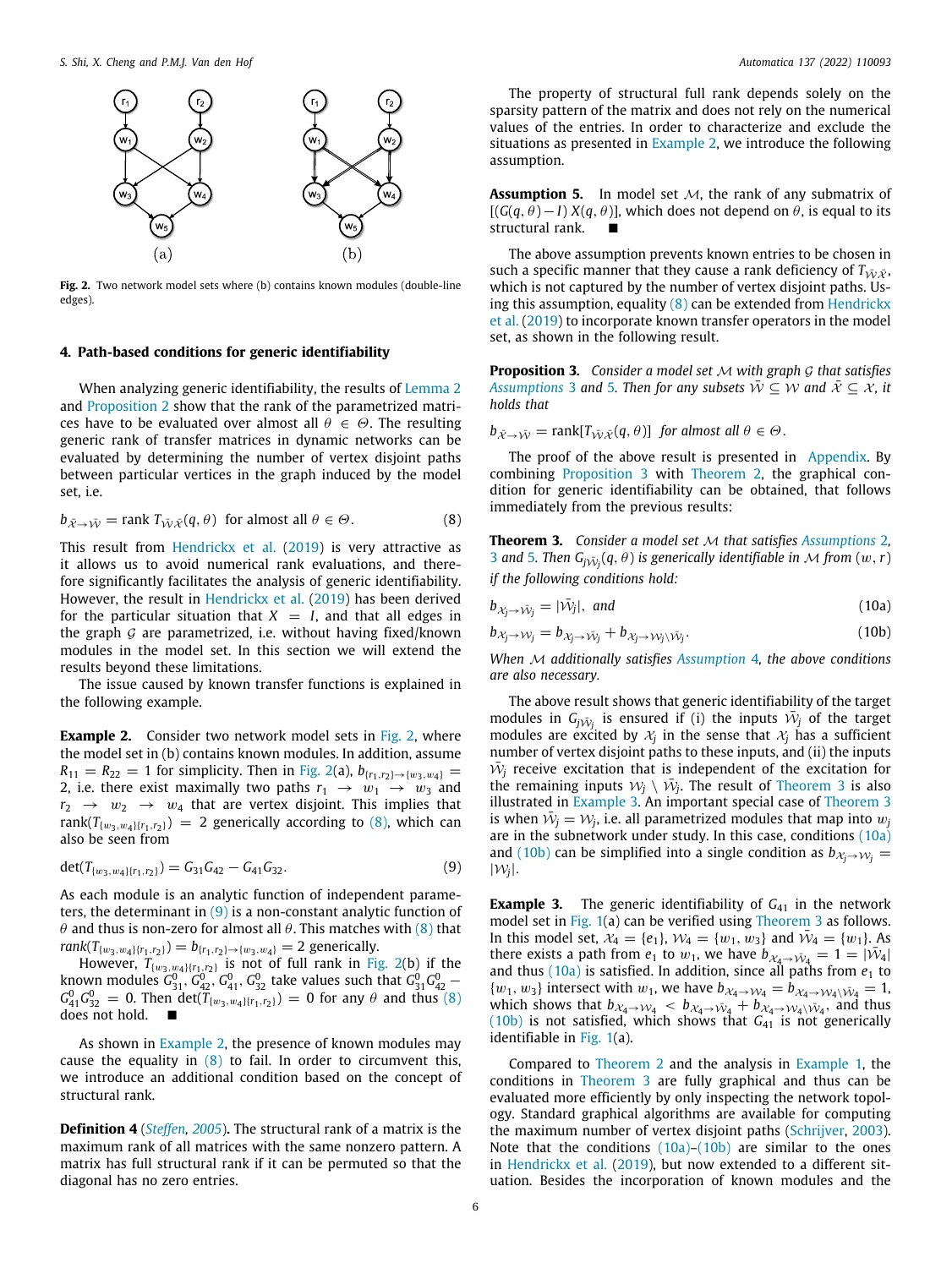model-set-based identifiability in [Definition](#page-2-3) [3](#page-2-3), the set  $\mathcal{X}_i$  contains both measured excitation signals and unmeasured white noises, instead of only *r* signals as considered in [Hendrickx et al.](#page-12-21) [\(2019\)](#page-12-21). Thus, to satisfy the graphical conditions in the theorem, the white noises can compensate for a possible lack of excitation signals.

#### **5. Disconnecting-set-based conditions**

# <span id="page-6-0"></span>*5.1. Generic identifiability based on disconnecting sets*

The graphic condition in [Theorem](#page-5-7) [3](#page-5-7) can be applied to analyzing generic identifiability in a given model set. However, it does not explicitly indicate where to allocate external signals such that a particular set of modules becomes generically identifiable. To solve this synthesis question, a new analytic result is developed in this section by exploring the duality between vertex disjoint paths and disconnecting sets, as also indicated in [Hendrickx et al.](#page-12-21) ([2019\)](#page-12-21). In this section, we will exploit this relationship in a novel way, by suitably exploiting it for the situation of subnetwork generic identifiability, while providing a solution to the synthesis question as well. This synthesis question will be addressed in more detail in Section [6.](#page-7-0)

A set of vertices is called a disconnecting set from vertex set  $V_1$  to  $V_2$  if all paths from  $V_1$  to  $V_2$  pass through the set, see Section [2.5.](#page-3-4) Its relevance in the analysis of generic identifiability is illustrated in [Example](#page-6-1) [4](#page-6-1).

<span id="page-6-1"></span>**Example 4.** Starting from [Fig.](#page-3-3) [1](#page-3-3)(a), if  $r_2$  is allocated at  $w_2$  as in [Fig.](#page-3-3) [1](#page-3-3)(b) such that  $\mathcal{X}_4 = \{e_1, r_2\}$  and  $b_{\mathcal{X}_4 \rightarrow \mathcal{W}_4} = 2$ , we have  $b_{\mathcal{X}_4 \to \mathcal{W}_4} = b_{\mathcal{X}_4 \to \tilde{\mathcal{W}}_4} + b_{\mathcal{X}_4 \to \mathcal{W}_4 \setminus \tilde{\mathcal{W}}_4} = 2$ , and thus  $G_{41}$  becomes generically identifiable in [Fig.](#page-3-3) [1\(](#page-3-3)b) based on [Theorem](#page-5-7) [3.](#page-5-7) It is important to note that the vertex  $w_2$ , where the new  $r_2$  is allocated, is a disconnecting set from the target input  $w_1$  to the other inputs of  $w_4$ .

It is observed from the above example that when *Gji* is not generically identifiable, its identifiability can be achieved when the vertices in a disconnecting set from  $\{w_i\}$  to the other inneighbors of w*<sup>j</sup>* are excited. This observation is generalized to obtain a new identifiability condition based on disconnecting sets.

**Theorem 4.** *Consider the situation of [Theorem](#page-5-7)* [3](#page-5-7)*. The conditions* ([10a\)](#page-5-9)*–*([10b](#page-5-10)) *can equivalently be written as either one of the following two equivalent conditions:*

- <span id="page-6-4"></span>*(a)* There exists a  $x_j - w_j \setminus \bar{w}_j$  disconnecting set  $\mathcal D$  such that  $b_{\mathcal{X}_{j}\rightarrow\bar{\mathcal{W}}_{j}\cup\mathcal{D}}=|\mathcal{D}|+|\bar{\mathcal{W}}_{j}|.$
- <span id="page-6-5"></span> $\bar{\mathcal{A}}_j$   $\subseteq$   $\mathcal{X}_j$  and a  $\bar{\mathcal{X}}_j - \mathcal{W}_j \backslash \bar{\mathcal{W}}_j$ *disconnecting set* D *such that*

$$
b_{\bar{\mathcal{X}}_j \to \bar{\mathcal{W}}_j \cup \mathcal{D}} = |\mathcal{D}| + |\bar{\mathcal{W}}_j|.
$$
\n(11)

The proof of the above result is presented in [Appendix](#page-9-1). As vi-sualized in [Fig.](#page-6-2) [3,](#page-6-2) this result states that the target modules in  $G_{j\tilde{\mathcal{W}}_j}$ are generically identifiable, if the inputs of the target modules in  $\bar{\mathcal{W}}_j$  and the signals in  $\mathcal D$  are excited by external signals through vertex disjoint paths, where  $D$  contains the vertices that block the paths from the target inputs to the other inputs that have unknown edges to  $w_j$ . In contrast to [Theorem](#page-5-7) [3](#page-5-7), the conditions in [Theorem](#page-6-3) [4](#page-6-3) explicitly state that the signals in  $\bar{\mathcal{W}}_j \cup \mathcal{D}$  should be excited. When the target modules are not identifiable, the above result will be exploited in Section [6](#page-7-0) to allocate additional excitation signals for achieving identifiability.

In [Theorem](#page-6-3) [4](#page-6-3), condition [\(a\)](#page-6-4) more closely resembles [Theorem](#page-5-7) [3](#page-5-7) as it involves all external signals in  $\mathcal{X}_i$ ; on the other hand, the condition [\(b\)](#page-6-5) considers any subset of signals in  $\mathcal{X}_{j}$ , and this ability of considering subsets of  $x_i$  will be exploited for the design of synthesis approaches.



<span id="page-6-2"></span>**Fig. 3.** Visualization of condition [\(b\)](#page-6-5) in [Theorem](#page-6-3) [4,](#page-6-3) where  $\tilde{W}_i$  collects the internal signals that have known edges to w*<sup>j</sup>* .

#### *5.2. Algebraic interpretation of disconnecting sets*

A disconnecting set that disconnects external signals from internal signals in the graph of a network model set, gives rise to an attractive factorization of the external-to-internal mapping for the associated dynamic network.

<span id="page-6-7"></span>**Theorem 5.** *Consider a network model M with a disconnecting set*  $\mathcal{D} \subseteq \mathcal{V}$  from  $\bar{\mathcal{X}} \subseteq \mathcal{X}$  to  $\bar{\mathcal{W}} \subseteq \mathcal{W}$ . Then there exists a proper transfer *matrix K*(*q*) *such that*

<span id="page-6-6"></span>
$$
T_{\bar{\mathcal{W}}\bar{\mathcal{X}}}(q) = K(q)T_{\mathcal{D}\bar{\mathcal{X}}}(q). \tag{12}
$$

The proof of the above result is presented in [Appendix](#page-9-1). The decomposition in [\(12](#page-6-6)) means that if all paths from  $\overline{X}$  to  $\overline{W}$ intersect with  $\mathcal{D}$ , then the signals in  $\mathcal{D}$  act as auxiliary signals that contain all information from the signals in  $\overline{x}$  that is relevant for the signals in  $\tilde{W}$ . The explicit form of the *K* matrix is specified in ([26](#page-12-32)). The factorization in [Theorem](#page-6-7) [5](#page-6-7) will serve as a basis for formulating an indirect identification method for identifying  $G_{j\tilde{\mathcal{W}}_j}$ . This will be addressed in Section [7.](#page-9-0)

#### <span id="page-6-3"></span>*5.3. Relation with the parallel path and loop condition*

In dynamic network identification, there is an important condition used to select measured internal signals for identifying a single module *Gji*. The condition was first formulated in [Dankers](#page-12-12) [et al.](#page-12-12) ([2016\)](#page-12-12) as the *parallel path and loop condition* and selects a set of internal signals as follows. Determine a set of internal signals  $D$  according to:

- Every parallel path from  $w_i$  to  $w_j$ , i.e. a path that is not the edge  $G_{ii}$ , passes through an internal vertex in  $D$ , and
- Every loop through  $w_i$  passes through a vertex in  $\mathcal{D}$ .

<span id="page-6-8"></span>If in a network the signals  $w_i$ ,  $w_j$  and  $\mathcal D$  are retained, and all other internal signals are eliminated (immersed), e.g., because they cannot be measured, then in the immersed network that leaves the measured internal signals invariant, the target module *Gji* remains invariant too. As a result, this condition has become an important tool for selecting internal signals to be measured for identification of a single module, see e.g. also [Ramaswamy and](#page-12-18) [Van den Hof](#page-12-18) [\(2021\)](#page-12-18) and [Weerts, Linder, Enqvist, and Van den Hof](#page-13-11) ([2020\)](#page-13-11). It can be shown that the above condition has a very strong link to disconnecting sets and [Theorem](#page-6-3) [4.](#page-6-3)

<span id="page-6-9"></span>**Proposition 4.** *Consider a model set where all non-zero modules in*  $G(q, \theta)$  *are parametrized. Consider the module*  $G_{ji}$  *and a set of internal signals*  $D$  *with*  $\{w_i\} \notin D$ *. Then*  $D$  *is an*  $\{w_i\} - W_i \setminus \{w_i\}$ *disconnecting set if and only if* D *contains an internal vertex of every parallel path from*  $w_i$  *to*  $w_j$  *and a vertex of every loop around*  $w_j$ *.*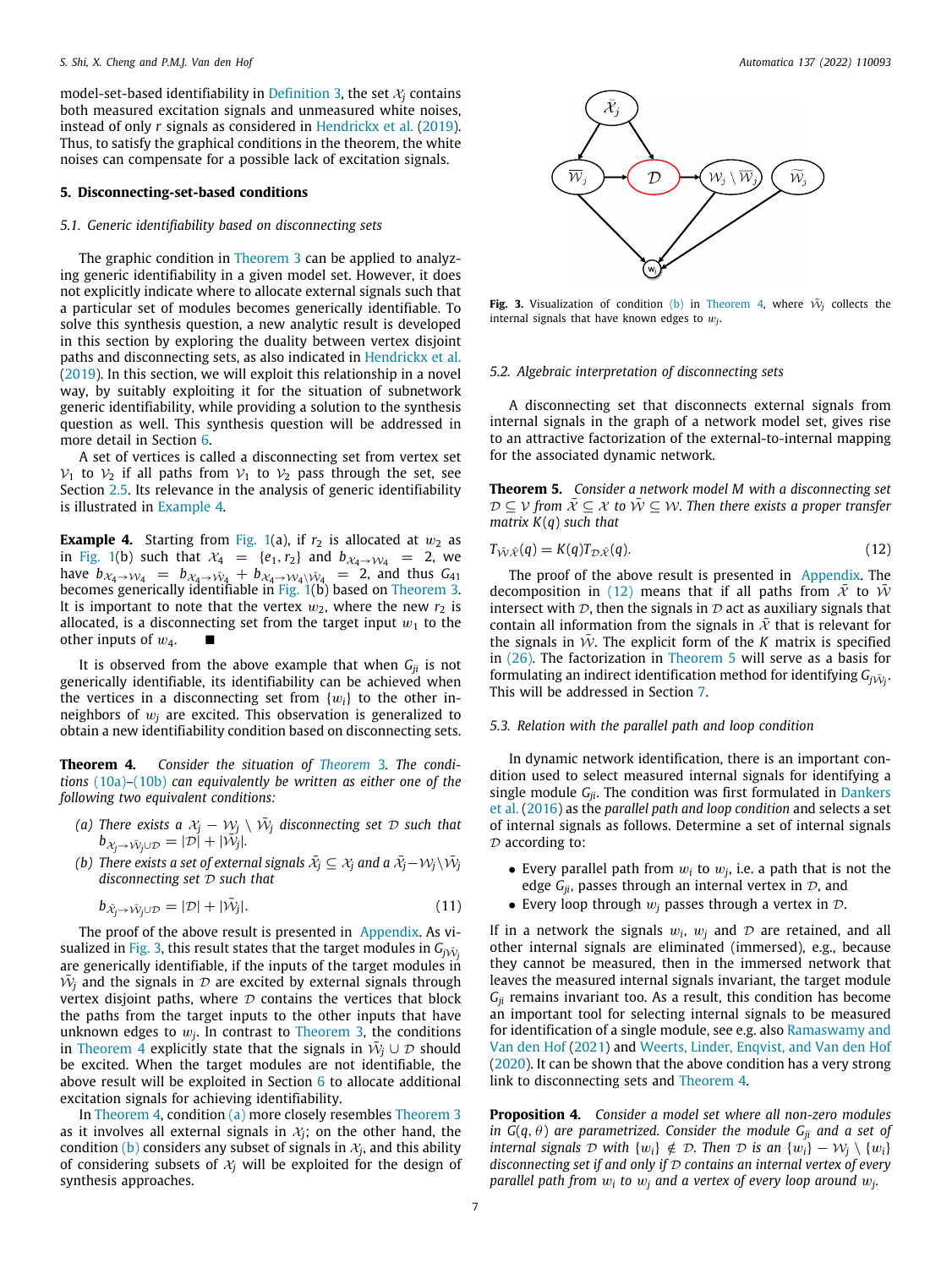The proof of the above result is presented in [Appendix](#page-9-1). While the parallel path and loop condition is used to select internal signals for identifying *Gji*, that same condition now has the role of selecting internal signals to be externally excited for single module identifiability, according to the results of [Theorem](#page-6-3) [4.](#page-6-3) Moreover, a set of signals, which satisfies the parallel path and loop condition, can now effectively be found by constructing a (minimum) disconnecting set.

### **6. Signal allocation for generic identifiability**

<span id="page-7-0"></span>If  $G_{j\bar{\cal W}_{j}}$  is not generically identifiable in a given network model set, extra excitation signals can be allocated to achieve generic identifiability of  $G_{j\tilde{\mathcal{W}}_j}.$  In this section an algorithm will be developed to address this synthesis problem by exploiting condition [\(b\)](#page-6-5) in [Theorem](#page-6-3) [4](#page-6-3).

Consider a network model set with a set of initial external signals  $\mathcal{X}_j^0$  that do not have unknown directed edges to  $w_j.$  The algorithms aim to allocate a minimum number of additional excitation signals  $\mathcal{X}^a_j$  such that generic identifiability of  $G_{j\bar{\mathcal{N}}_j}$  is guaranteed. In this synthesis problem, it is assumed that if  $r_k$  is allocated directly at  $w_j$ , its corresponding transfer function  $R_{jk}$  is known.

Condition  $(b)$  of [Theorem](#page-6-3) [4](#page-6-3) is based on the existence of a  $\bar{\mathcal{X}}_j - \mathcal{W}_j \setminus \bar{\mathcal{W}}_j$  disconnecting set given  $\bar{\mathcal{X}}_j$ ; however, the set  $\bar{\mathcal{X}}_j$ depends on the allocated excitation signals and thus is not available before signal allocation. Therefore, in the synthesis approach we first find a candidate disconnecting set  $D$  without relying on the excitation signals, and then construct  $\bar{x_j}$  by allocating signals such that (i)  $\mathcal D$  becomes a  $\bar{x}_j - \mathcal W_j \setminus \bar{\mathcal W}_j$  disconnecting set and (ii)  $\mathcal{D} \cup \bar{\mathcal{W}}_j$  are excited by  $\bar{\mathcal{X}}_j$  to satisfy  $(11)$ . A candidate set  $\mathcal D$  can be motivated by the following corollary.

<span id="page-7-1"></span>**Corollary 1.** *Assume that one of the conditions in [Theorem](#page-6-3)* [4](#page-6-3) *is* satisfied, then  $\mathcal D$  is a  $\bar{\mathcal X_j}-\mathcal W_j\setminus\bar{\mathcal W_j}$  disconnecting set if and only if it  $\bar{w}_j \cup \bar{x}_j - \mathcal{W}_j \setminus \bar{\mathcal{W}}_j$  disconnecting set subject to  $\mathcal{D} \cap \bar{\mathcal{W}}_j = \emptyset.$ 

**Proof.** The "if" part is trivial. The "only if" part is proved by contradiction. If  $\hat{D}$  is not a  $\hat{W}_j - \hat{W}_j \backslash \hat{W}_j$  disconnecting set, i.e. there exists a path from  $\bar{\mathcal{W}}_j$  to  $\mathcal{W}_j \setminus \bar{\mathcal{W}}_j$  which does not intersect with  $\mathcal{D}$ , then there is also a path from  $\mathcal{X}_j$  (or  $\bar{\mathcal{X}}_j$ ) via  $\bar{\mathcal{W}}_j$  to  $\mathcal{W}_j \setminus \bar{\mathcal{W}}_j$  and the path does not intersect with  $D$ , which contradicts that  $D$  is a disconnecting set. In addition, following from [\(11\)](#page-6-8),  $\mathcal{D} \cap \bar{\mathcal{W}}_j = \emptyset$ must hold. ■

The above result indicates that a  $\bar{\mathcal{W}}_j - \mathcal{W}_j \setminus \bar{\mathcal{W}}_j$  disconnecting set  ${\cal D}$  subject to  ${\cal D} \cap \bar{\cal W}_j = \emptyset$  can be computed first, which is independent of the allocated external signals. Then extra excitation signals can be allocated such that signals in  $\mathcal{D}\cup \tilde{\mathcal{W}}_j$  are excited, and  $D$  becomes a disconnecting set from the allocated signals to  $\mathcal{W}_j \setminus \bar{\mathcal{W}}_j$ .

As the number of required excitation signals depends on the cardinality of the disconnecting set, a minimum disconnecting set is desired. Additionally, based on [Corollary](#page-7-1) [1,](#page-7-1) a minimum disconnecting set  $D$  subject to  $\bar{W}_j \cap D = \emptyset$  needs to be found. As standard graphical algorithms for computing minimum disconnecting sets do not take into account any constraint, we redefine the disconnecting set to make standard algorithms applicable.

**Proposition 5.** Given a model set M and any subset  $\bar{x_j} \subseteq x_j$ ,  $\mathcal{D}$  $i$ *s a minimum disconnecting set from*  $\bar{W}_j \cup \bar{\mathcal{X}}_j$  *to*  $\mathcal{W}_j \setminus \bar{\mathcal{W}}_j$  *subject to*  $\tilde{W}_j \cap \mathcal{D} = \emptyset$  if and only if  $\mathcal D$  is a minimum disconnecting set from  $\mathcal{N}_{\bar{\mathcal{W}}_j}^{\boldsymbol{+}} \cup \bar{\mathcal{X}}_j$  to  $\mathcal{W}_j \setminus \bar{\mathcal{W}}_j$ .

**Proof.** We will first show that for any vertex set  $D$  subject to  $\bar{\mathcal{W}}_j \cap \mathcal{D} = \emptyset$ ,  $\mathcal{D}$  is a disconnecting set from  $\mathcal{N}^+_{\bar{\mathcal{W}}_j} \cup \bar{\mathcal{X}}_j$  to  $\mathcal{W}_j \setminus \bar{\mathcal{W}}_j$  if

and only if it is also a disconnecting set from  $\bar{W}_j \cup \bar{X}_j$  to  $W_j \setminus \bar{W}_j$ . The "only if" part holds because if  $D$  intersects with all paths from  $\mathcal{N}_{\tilde{\mathcal{W}}_j}^+ \cup \tilde{\mathcal{X}}_j$  to  $\mathcal{W}_j \setminus \tilde{\mathcal{W}}_j$ , then it also intersects with the paths from  $\overline{W}_j$  ∪  $\overline{X}_j$  to  $W_j \setminus \overline{W}_j$ . For the "if" part, since  $\overline{W}_j \cap \mathcal{D} = \emptyset$  and  $\mathcal D$ intersects with all the paths from  $\bar{W}_j \cup \bar{\mathcal{X}}_j$  to  $\mathcal{W}_j \setminus \bar{\mathcal{W}}_j$ , those paths from  $\bar{W}_j$  to  $W_j \setminus \bar{W}_j$  have to intersect with  $\tilde{\mathcal{D}}$  at their internal vertices or the ending vertices. Since the first internal vertices of the paths belong to set  $\mathcal{N}_{\mathcal{W}_{j}}^{+}$ , then  $\mathcal{D}$  is also a disconnecting set from  $\mathcal{N}^+_{\bar{\mathcal{W}}_j} \cup \bar{\mathcal{X}}_j$  to  $\mathcal{W}_j \setminus \bar{\mathcal{W}}_j$ .

Having the above result, the proposition is proved by showing that a minimum disconnecting set  $\mathcal{D}$  from  $\mathcal{N}_{\mathcal{W}_j}^{\hat{+}} \cup \bar{\mathcal{X}}_j$  to  $\mathcal{W}_j \setminus \{w_i\}$ does not contain  $\bar{\mathcal{W}}_j$ , because if it does, it remains a disconnecting set after  $\bar{W}_j$  is excluded, which contradicts the minimality of  $\mathcal{D}$ .

The above result shows that a minimum disconnecting set  $\mathcal{D}$  from  $\mathcal{N}_{\tilde{\mathcal{W}}_j}^+$  to  $\mathcal{W}_j \, \setminus \, \tilde{\mathcal{W}}_j$  can be computed for the synthesis problem, which now is an unconstrained problem and thus can be solved by standard graphic algorithms, e.g. the Ford–Fulkerson algorithm ([Schrijver,](#page-12-28) [2003](#page-12-28)). Having established a choice of  $D$ , the following synthesis result can be derived from condition  $(b)$  in [Theorem](#page-6-3) [4](#page-6-3).

<span id="page-7-3"></span>**Corollary 2.** *Consider a network model set* M *that satisfies [Assumptions](#page-2-4)* [2](#page-2-4)*,* [3](#page-4-4) *and* [5](#page-5-5)*. Given any minimum disconnecting set* D from  $\hat{\mathcal{N}}^\pm_{\tilde{\mathcal{W}}^+_j}$  to  $\tilde{\mathcal{W}}_j \setminus \tilde{\mathcal{W}}_j$ , assigning distinct excitation signals to every  $\delta$ *vertex in D*  $\cup$   $\bar{\mathcal{W}}_j$  leads to generic identifiability of  $\mathsf{G}_{j\bar{\mathcal{W}}_j}$  in  $\mathcal M$  from (w,*r*)*.*

**Proof.** Let  $\mathcal{X}_j^a$  denote the set of allocated signals, and  $\mathcal{X}_j^a$   $\subseteq$  $x_j$  holds in the obtained model set after allocation, i.e.  $x_j^d$  has no unknown directed edge to  $w_j$ . As these signals are allocated directly at  $\mathcal{D} \cup \bar{\mathcal{W}}_j$ ,  $\mathcal{D}$  is a  $\mathcal{N}_{\bar{\mathcal{W}}_j}^+ \cup \mathcal{X}_j^a - \mathcal{W}_j \setminus \{w_i\}$  and thus a  $\bar{W}_j$  ∪  $\mathcal{X}_j^a - W_j \setminus \{w_i\}$  disconnecting set, based on [Proposition](#page-7-2) [5.](#page-7-2) In addition, ([11\)](#page-6-8) holds with  $\bar{x}_j = x_j^a$ . Thus, [Theorem](#page-6-3) [4](#page-6-3)[\(b\)](#page-6-5) is satisfied with  $\bar{x}_j = x_j^a$  and the given  $\mathcal{D}$ .

The above result provides the basis for a synthesis approach that first computes a disconnecting set  $D$  and then allocates external signals to directly excite  $\mathcal{D} \cup \bar{\mathcal{W}}_j$ . This approach is valid even if a non-minimum disconnecting set is considered. However, it does not consider the initially present signals  $\mathcal{X}_j^0$ , and thus may allocate redundant signals. Additionally, excitation signals do not necessarily have to be directly allocated at the vertices in  $\mathcal{D} \cup \bar{\mathcal{W}}_j$ , but could also reach those vertices through vertex disjoint paths. To make use of  $x_j^0$  and to explore the freedom to allocate the signals, a more comprehensive method is introduced in Algorithm 1.

Given a network model set with the target modules  $G_{j\bar{\mathcal{W}}_j}$  and the pre-existing external signals  $\mathcal{X}_j^0$ , Algorithm 1 computes a minimum disconnecting set  $D$  from  $\mathcal{N}_{\mathcal{W}_j}^+ \cup \mathcal{X}_j^0$  to  $\mathcal{W}_j \setminus \bar{\mathcal{W}}_j$  first and then removes the vertices in  $\mathcal{D} \cup \bar{\mathcal{W}}_j$  that are already excited by  $\mathcal{X}_j^0$  via vertex disjoint paths. Then the algorithm allocates additional excitation signals to excite the remaining vertices in  $\mathcal{D}\cup \bar{\mathcal{W}}_j$  through vertex disjoint paths. The validity of Algorithm 1 is shown in the following result.

<span id="page-7-2"></span>**Theorem 6.** *Given a network model set* M *that satisfies [Assump](#page-2-4)* $t$ ions [2](#page-2-4), [3](#page-4-4), [5](#page-5-5). In the returned model set of Algorithm 1,  $G_{j\bar{\mathcal{W}}_{j}}$  is *generically identifiable from* (w,*r*)*.*

**Proof.** From step [1](#page-8-0) to 2 in Algorithm 1, by construction, if  $|\mathcal{P}| = |\mathcal{D} \cup \bar{\mathcal{W}}_j|$ , ([11](#page-6-8)) holds with  $\bar{\bar{\mathcal{X}}}_j = \mathcal{X}_j^0$ , and thus the modules are generically identifiable in the original model set  $M$ . When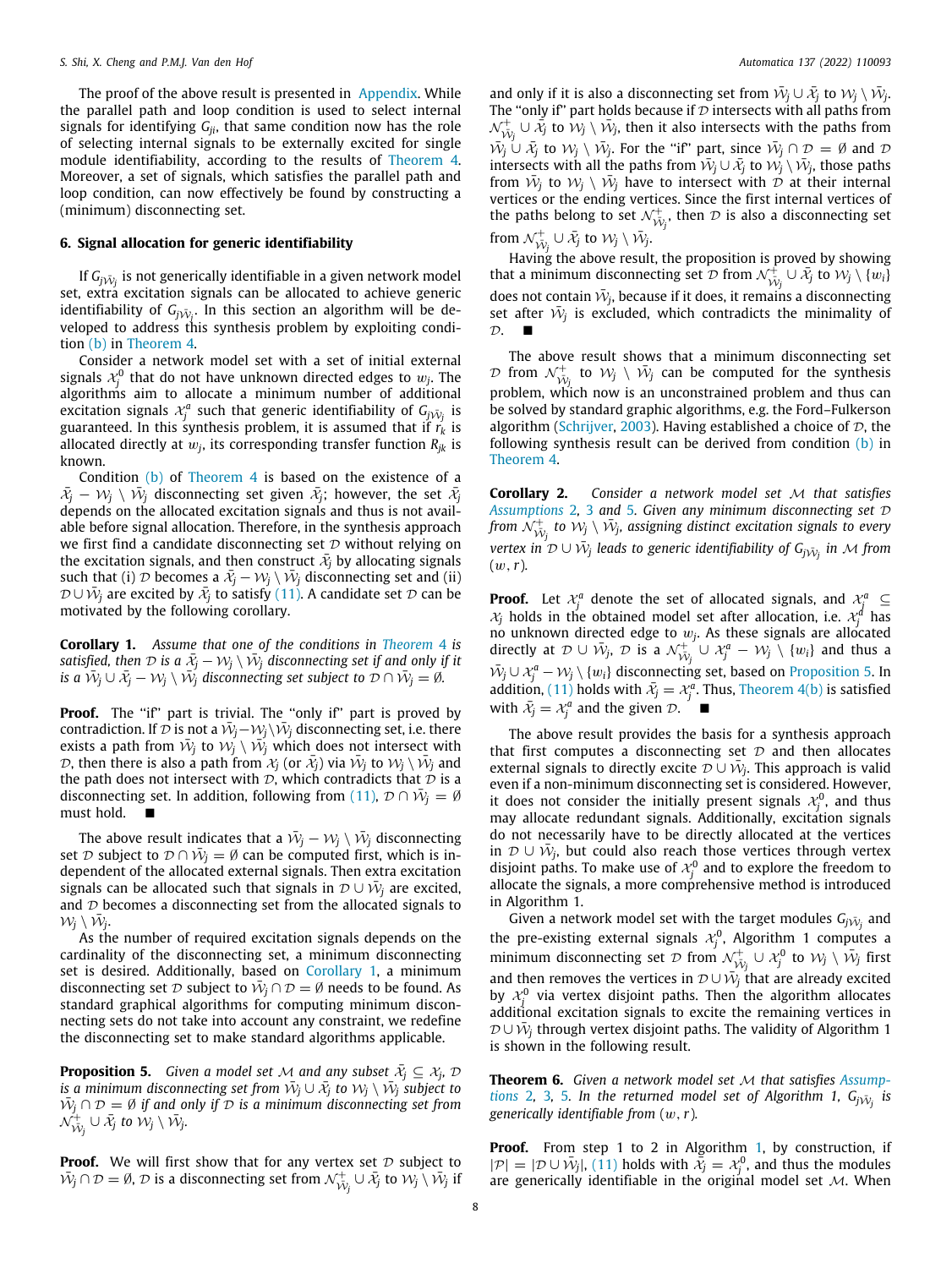

<span id="page-8-1"></span>**Fig. 4.** An example of allocating signals for generic identifiability of *G*<sup>73</sup> (thick line) using Algorithm [1](#page-8-0) with a known module *G* 0 <sup>75</sup> (double-line edge). Starting from the network model in (a), a disconnecting set (red vertices) is computed in (b). Since there already exists an external signal *e*, which has a path to  $w_4$  that belongs to the disconnecting set, we only need to add  $r_1$  and  $r_5$  as in (c), which achieves generic identifiability of  $G_{73}$ . (For interpretation of the references to color in this figure legend, the reader is referred to the web version of this article.)

**Algorithm 1** Signal allocation for local modules

**INPUT:** A model set  ${\cal M}$  with graph  ${\cal G}$ , the target modules  $G_{j\tilde{W}_{j}},$ and a set of initial external signals  $\mathcal{X}^0_j$ ;

**OUTPUT:** A new model set  $M_{out}$  with its graph  $G_{out}$ 

- 1: Compute a minimum disconnecting set  $\mathcal D$  from  $\mathcal N_{\tilde{\mathcal W}_j}^+\cup\mathcal X_j^0$  to  $\mathcal{W}_j \setminus \bar{\mathcal{W}}_j$ ;
- 2: Based on [Lemma](#page-11-0) [7,](#page-11-0) compute a set  $P$  that contains the maximum number of vertex disjoint paths from  $\mathcal{X}^0_j$  to  $\mathcal{D} \cup \bar{\mathcal{W}}_j$ , while the paths are internally vertex disjoint with  $\mathcal{D}\cup \bar{\mathcal{W}}_j;$
- 3: Let  $\bar{\mathcal{D}} \subseteq \mathcal{D} \cup \bar{\mathcal{W}}_j$  denote all the ending vertices of the paths in  $\mathcal{P}$ :
- 4: **if**  $|\mathcal{P}| < |\mathcal{D} \cup \bar{\mathcal{W}}_j|$  then
- 5: Find the largest set  $\overline{W} \subseteq W$  such that D is a disconnecting set from  $\overline{W}$  to  $W_j \setminus \overline{W}_j$ ;
- 6: Build a subgraph  $\bar{G} \subseteq G$  by removing all vertices and edges of the paths in  $P$ ;
- 7: Find a set  $\mathcal{W}_{exp} \subseteq \overline{\mathcal{W}}$  such that in  $\overline{\mathcal{G}}$ , there are  $|\mathcal{D} \cup \overline{\mathcal{W}}_j| |\mathcal{P}|$ vertex disjoint paths from  $\mathcal{W}_{exp}$  to  $(\mathcal{D} \cup \bar{\mathcal{W}}_j) \setminus \bar{\mathcal{D}}$ ;
- 8: In  $G$ , assign distinct excitation signals to every vertex in  $W_{\text{exp}}$ , which leads to a new model set  $M_{\text{out}}$  with a new graph G*out* and a new *R* matrix;
- 9: Return M*out* with the graph G*out*;
- 10: **else**
- 11:  $M_{out} \leftarrow M$  and  $\mathcal{G}_{out} \leftarrow \mathcal{G}$ ;
- 12: Return  $M_{out}$  with the graph  $G_{out}$ .
- <span id="page-8-0"></span>13: **end if**

 $|\mathcal{P}|$  <  $|\mathcal{D} \cup \bar{\mathcal{W}}_j|$ , based on [Theorem](#page-6-3) [4](#page-6-3), we need to allocate extra  $|\mathcal{D} \cup \bar{\mathcal{W}}_j| - |\mathcal{P}|$  signals, such that: (i) there are  $|\mathcal{D} \cup \bar{\mathcal{W}}_j| - |\mathcal{P}|$ vertex disjoint paths from these signals to  $(\mathcal{D} \,\cup\, \tilde{\mathcal{W}}_j) \, \setminus \, \tilde{\mathcal{D}},$  and these paths are also vertex disjoint with  $P$ ; (ii)  $D$  remains a disconnecting set from the added signals to  $\mathcal{W}_j \setminus \dot{\vec{\mathcal{W}}}_j$ . Then we can find in the algorithm, steps 5 guarantees (ii), and steps 3, 6, 7 and 8 guarantee (i). This concludes the proof. ■

**Remark 1.** In Algorithm [1](#page-8-0), the signals do not need to be allocated directly at the vertices in  $\mathcal{D}\!\cup\!\tilde{\mathcal{W}}_j$ . It suffices when they reach these vertices through vertex disjoint paths from excitation locations elsewhere in the network.

Algorithm [1](#page-8-0) and the synthesis approach in [Corollary](#page-7-3) [2](#page-7-3) guarantee a minimum number of allocated signals when  $\mathcal{X}_j^0 = \emptyset$ , as a minimum disconnecting set is used. While a minimum number

of allocated signals cannot be guaranteed when  $\mathcal{X}_j^0 \neq \emptyset$ , the following bound on the number of additionally required signals can be derived.

**Corollary 3.** *Given a network model set* M *that satisfies [Assump](#page-2-4)[tions](#page-2-4)* [2](#page-2-4), [3](#page-4-4), [5](#page-5-5). Let  $\mathcal{X}_j^0$  denote the set of initial external signals that have *no unknown directed edge to* w*<sup>j</sup> . Let* D *be a minimum disconnecting* set from  $\mathcal{N}_{\tilde{\mathcal{W}}_j}^+ \cup \mathcal{X}_j^0$  to  $\mathcal{W}_j \setminus \tilde{\mathcal{W}}_j$ , and let c denote the number *of excitation signals available for allocation. Then the number of* additional excitation signals  $c$  is sufficient to make  $G_{j\bar{\cal W}_{j}}$  generically *identifiable if c*  $\geqslant |\mathcal{D} \cup \tilde{\mathcal{W}}_j| - b_{\mathcal{X}^0_j \to \mathcal{D} \cup \tilde{\mathcal{W}}_j}$ .

Algorithm [1](#page-8-0) is illustrated in the following example.

**Example 5.** In [Fig.](#page-8-1) [4](#page-8-1)(a), the problem is to allocate excitation signals such that  $G_{73}$  becomes generically identifiable.  $\mathcal{X}_7^0 = \{e\}$  is the only external signal that is initially present. Firstly, a disconnecting set from  $\mathcal{X}_7^0 \cup \{w_3\} = \{w_3, e\}$  to the other in-neighbors of  $w_7$  through unknown edges, i.e.  $\mathcal{W}_7 \setminus \{w_3\} = \{w_4, w_6, w_8\}$ , is constructed as  $\mathcal{D} = \{w_4, w_7\}$  $\mathcal{D} = \{w_4, w_7\}$  $\mathcal{D} = \{w_4, w_7\}$ , indicated in [Fig.](#page-8-1) 4(b). Based on [Theorem](#page-6-3) [4,](#page-6-3) generic identifiability of *G*<sup>73</sup> requires three vertex disjoint paths from external signals to  $\mathcal{D} \cup \{w_3\} = \{w_3, w_4, w_7\}$ , while  $D$  remains a disconnecting set from the external signals to  $W_7 \setminus \{w_3\}$ . Following step 2 in Algorithm [1,](#page-8-0) we find a path  $e \rightarrow w_4$  from  $\mathcal{X}_7^0$  to  $\mathcal{D} \cup \{w_3\}$  (colored blue in [Fig.](#page-8-1) [4\(](#page-8-1)b)). Thus we only need to allocate extra excitation signals which have two vertex disjoint paths to  $\{w_3, w_7\}$ , and the two paths should be vertex disjoint with path  $e \rightarrow w_4$ . As in step 5, the set of potential locations to allocate excitation signals is given by  $\overline{W} = \{w_1, w_2, w_3, w_4, w_5, w_7\}$ , which satisfies the requirement that  $D$  remains a disconnecting set from  $\overline{W}$  to  $W_7 \setminus \{w_3\}$ . Then we choose  $W_{exp} = \{w_1, w_5\} \subseteq \overline{W}$  to be excited by  $r_1$  and  $r_5$ , as shown in [Fig.](#page-8-1) [4](#page-8-1)(c). Based on [Theorem](#page-6-3) [4,](#page-6-3)  $G<sub>73</sub>$  is indeed generically identifiable in [Fig.](#page-8-1) [4\(](#page-8-1)c): There exists a disconnecting set  $\mathcal{D}$  =  $\{w_4, w_7\}$  from  $\mathcal{X}_7 = \{r_1, r_5, e\}$  to  $\mathcal{W}_7^- \setminus \{w_3\} = \{w_4, w_6, w_8\}$  such that  $b_{\mathcal{X}_7\to\mathcal{D}\cup\{w_3\}}=3$ , i.e., the blue paths in [Fig.](#page-8-1) [4\(](#page-8-1)c).

When generic identifiability of  $\{G_j\bar{W}_j|j \in \{1,\ldots,L\}\}\)$  is of interest, Algorithm 1 can be applied recursively for each *j*. If generic identifiability of the full network is concerned, a compact graphical approach for signal allocation is presented in [Cheng,](#page-12-33) [Shi, and Van den Hof](#page-12-33) ([2019](#page-12-33)) and [Cheng et al.](#page-12-24) ([2022\)](#page-12-24), where effective use is made of the interdependence of the *L* different subproblems.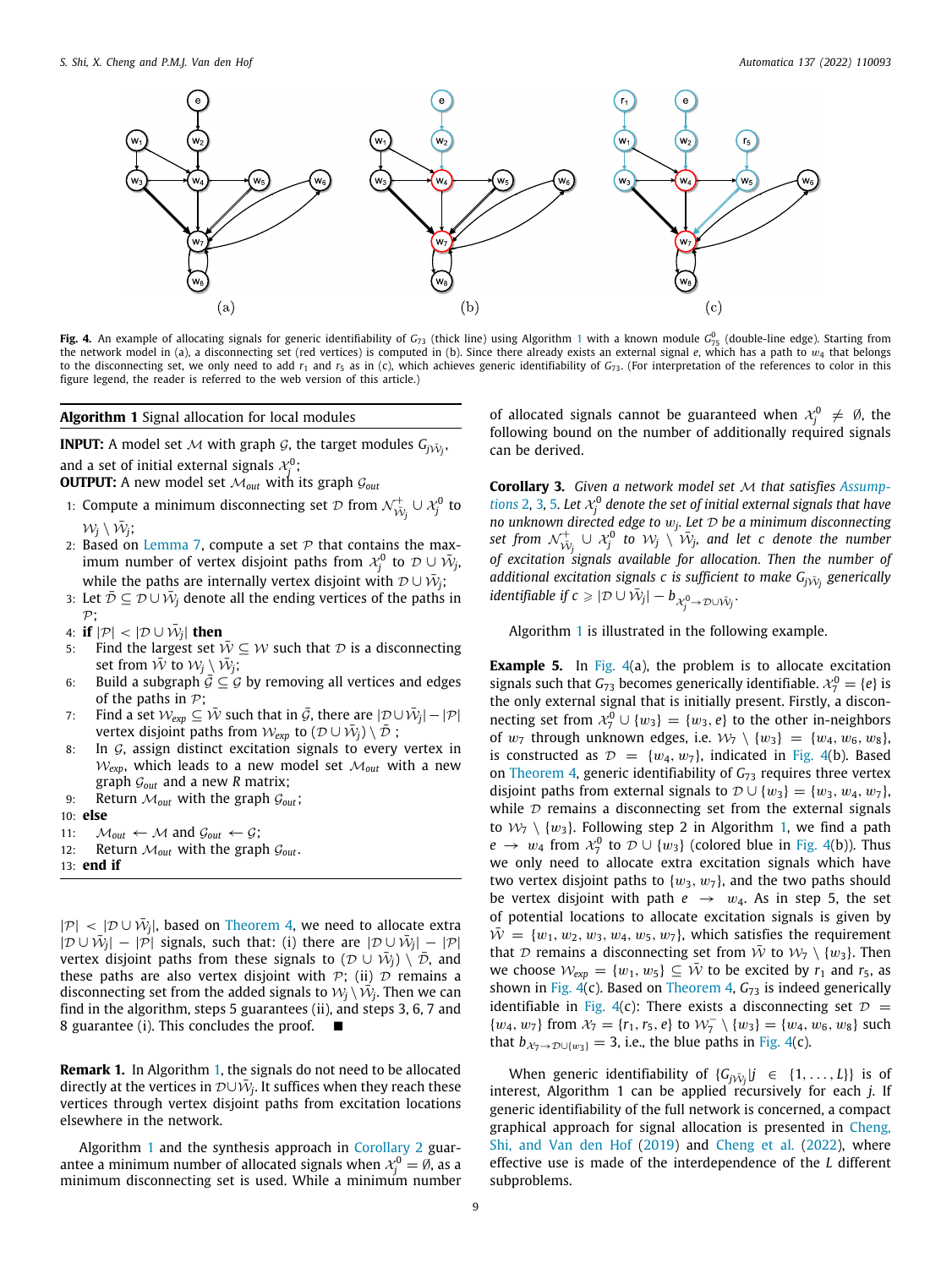#### **7. Indirect identification method**

<span id="page-9-0"></span>In the previous sections, graphical tools have been developed to verify identifiability and achieve identifiability via signal allocation. However, the identifiability results do not point directly to an identification method to actually estimate the modules of interest from data. In this section we will show that, when the identifiability conditions in [Theorem](#page-6-3) [4](#page-6-3) are satisfied, in a particular situation the identifiability results directly point to an identification method for estimating  $G_{j\tilde{\mathcal{W}}_{j}}$ . The particular situation is that the identifiability conditions are satisfied on the basis of a set of external signals  $\bar{x_j}$  that contains  $r$  signals only. We will first show how the target modules can be reconstructed on the basis of transfer functions between measured signals only, by combining the identifiability result and [Theorem](#page-6-7) [5](#page-6-7). For simplicity, we consider the setting where all the known transfer operators in the network are fixed zeros.

<span id="page-9-4"></span>**Corollary 4.** *Consider a model set* M *that has all the known transfer operators being zeros and satisfies [Assumptions](#page-2-4)* [2](#page-2-4)*,* [3](#page-4-4)*. If*  $i$  *condition* [\(b\)](#page-6-5) of [Theorem](#page-6-3) [4](#page-6-3) is satisfied with  $\bar{x_j}$  having no directed *edge to* w*<sup>j</sup> , then it holds that*

$$
G_{j\bar{\mathcal{N}}_{j}}(q,\theta)=T_{j\bar{\mathcal{X}}_{j}}(q,\theta)\begin{bmatrix}T_{\bar{\mathcal{N}}_{j}\bar{\mathcal{X}}_{j}}(q,\theta)\\T_{\mathcal{D}\bar{\mathcal{X}}_{j}}(q,\theta)\end{bmatrix}^{\dagger}\begin{bmatrix}I_{|\bar{\mathcal{N}}_{j}|}\\0\end{bmatrix},\qquad(13)
$$

*where* (·) † *denotes the right inverse and exists for almost all* θ*, and*  $I_{|\bar{\mathcal{W}}_j|}$  denotes an identity matrix of size  $|\bar{\mathcal{W}}_j|.$ 

**Proof.** When all the known transfer operators in  $M$  are zeros, [Assumption](#page-5-5) [5](#page-5-5) is not needed, and  $W_j$  contains all the internal signals having directed edges to  $w_j$ . If  $\bar{\mathcal{X}}_j$  has no edge to  $w_j$ , the *j*th row in  $(I - G)T_{\mathcal{W}X} = X$  can be reformulated as

$$
\begin{bmatrix} G_{j\bar{\mathcal{N}}_{j}} & G_{j(\mathcal{W}_{j}\setminus\bar{\mathcal{W}}_{j})} \end{bmatrix} \begin{bmatrix} T_{\bar{\mathcal{W}}_{j}\bar{\mathcal{X}}_{j}} \\ T_{(\mathcal{W}_{j}\setminus\bar{\mathcal{W}}_{j})\bar{\mathcal{X}}_{j}} \end{bmatrix} = T_{j\bar{\mathcal{X}}_{j}}.\tag{14}
$$

If condition [\(b\)](#page-6-5) of [Theorem](#page-6-3) [4](#page-6-3) holds, *K* exists so that  $T_{(\mathcal{W}_j \setminus \bar{\mathcal{W}}_j) \bar{\mathcal{X}}_j} =$ *KT* $_{\mathcal{D}\bar{\mathcal{X}}_i}$  according to [Theorem](#page-6-7) [5.](#page-6-7) Combining the above decomposition and  $(14)$  leads to  $(13)$ , where the right inverse exists generically due to  $(11)$  and  $(8)$ .  $\blacksquare$ 

The expression ([13\)](#page-9-3) shows an immediate opportunity to estimate  $G_{j \bar{\mathcal{W}}_j}$  based on a selected set of measured internal signals. When  $\bar{\mathcal{X}_j}$  contains only measured excitation signals  $r$ , the transfer functions on the right hand side of [\(13\)](#page-9-3) can all be estimated consistently through a standard identification method, based on the measured signals in  $\bar{x_j} \cup \bar{W}_j \cup \mathcal{D} \cup \{w_j\}.$ 

The above method is a generalization of the "classical" indirect method of identification, as developed for closed-loop systems ([Ljung,](#page-12-27) [1987](#page-12-27)) and dynamic networks ([Gevers et al.](#page-12-15), [2018\)](#page-12-15), where all the in-neighbors of  $w_i$  are measured and directly excited for identifying the target modules. The method based on [Corollary](#page-9-4) [4](#page-9-4) generalizes this situation by allowing to measure and excite the internal signals determined by disconnecting sets. This generalization can lead to an experimental setup with fewer actuators and sensors for identifying the target modules than required by the classical method.

**Remark 2.** When  $\bar{x}_j$  only contains  $r$  signals, it is shown in this section that  $G_{j\bar{\mathcal{W}}_j}$  can be estimated consistently based on the  $\bar{\mathsf{s}}$ ignals in  $\mathcal{D} \cup \dot{\bar{\mathcal{W}}_j} \dot{\cup} \{w_j\}.$  It is then straightforward that under these conditions  $G_{j\bar{\mathcal{W}}_{j}}$  is generically identifiable in an appropriately chosen model set, without requiring to measure all the internal signals. This establishes a particular generic identifiability result with unmeasured internal signals, as also addressed in [Bazanella](#page-12-22) [et al.](#page-12-22) [\(2019\)](#page-12-22).

If the set  $\bar{x}_j$  contains both *r* and *e*-signals, then the reasoning underlying the indirect approach fails, and one can apply a direct method for consistently identifying the target module, see [Ramaswamy and Van den Hof](#page-12-18) [\(2021\)](#page-12-18).

# **8. Duality**

It is not hard to extend the results of this work from the full measurement setting to the full excitation setting in [Bazanella](#page-12-20) [et al.](#page-12-20) ([2017](#page-12-20)) and [Hendrickx et al.](#page-12-21) [\(2019\)](#page-12-21), where all internal signals are excited with a subset unmeasured, and only *r* signals are used as excitation sources for identifiability. In this case, the goal is to ensure the uniqueness of a subset of out-going edges of  $w_i$ , given the mapping from the *r* signals to the measured internal signals. Then the path-based condition as in Theorem V.I of [Hendrickx](#page-12-21) [et al.](#page-12-21) ([2019\)](#page-12-21) can be obtained, and a disconnecting-set-based result can be obtained similarly.

However, exploiting the noise signals as excitation sources for identifiability, as done in [Proposition](#page-3-1) [1,](#page-3-1) is not trivial when there are unmeasured internal signals. This requires to handle the noise information in a submatrix of the power spectrum  $\Phi_{\bar{v}}$  of the disturbance, instead of the full matrix  $\Phi_{\bar{v}}$  as in this work. This more complex situation is addressed in the follow up work ([Shi](#page-12-23) [et al.,](#page-12-23) [2021b](#page-12-23)).

# <span id="page-9-3"></span>**9. Conclusion**

<span id="page-9-2"></span>In this work, generic identifiability of a subnetwork, i.e. a subset of modules, in linear dynamic networks has been investigated in the setting where all internal signals are measured. Algebraic conditions are obtained for both generic and global identifiability. Then a path-based condition for generic identifiability is obtained by extending the results in [Hendrickx et al.](#page-12-21) ([2019](#page-12-21)), in order to handle the model-set type of identifiability, while including disturbance inputs in the network and allowing network modules to be fixed/known. This path-based condition is then equivalently reformulated into a novel graphical condition based on disconnecting sets. With this new condition, the synthesis problem is tackled, which aims to allocate the minimum number of excitation signals to achieve generic identifiability of the modules. In addition, the new condition allows us to make a further step towards a new indirect identification method for estimating the subnetwork. The next step in this research is the handling of the more complex situation of partial measurement and partial excitation. This topic is addressed in the follow up work ([Shi et al.,](#page-12-23) [2021b\)](#page-12-23). The Matlab software for conducting identifiability analysis based on [Theorem](#page-5-7) [3](#page-5-7) and synthesis according to Algorithm [1](#page-8-0) can be found in [Shi, Cheng, and Van den Hof](#page-12-34) [\(2021a\)](#page-12-34).

## **Appendix**

# <span id="page-9-1"></span>*A.1. Proof for [Proposition](#page-5-6)* [3](#page-5-6)

The following result is instrumental in the proof.

<span id="page-9-5"></span>**Lemma 4.** *Consider a model set* M *that satisfies [Assumptions](#page-4-4)* [3](#page-4-4) *and* [5](#page-5-5)*. Then for any subsets*  $\overline{W} \subseteq W$  *and*  $\overline{X} \subseteq X$ ,  $T_{\overline{W} \overline{X}}$  *has full rank for almost all*  $\theta \in \Theta$  *if and only if*  $F(\overline{W}, \overline{X})$ *, as defined in* [\(6](#page-4-8))*, has structural full rank.*

The above result suggests that testing the generic rank of  $T_{\bar{W}\bar{X}}$ only needs to test the sparsity pattern of  $F(\bar{W}, \bar{X})$ . Then due to the connection between graph G and *F*'s sparsity pattern, [Lemma](#page-9-5) [4](#page-9-5) allows us to obtain [Proposition](#page-5-6) [3](#page-5-6). To prove [Lemma](#page-9-5) [4,](#page-9-5) two preliminary results on structural rank are presented. Consider a block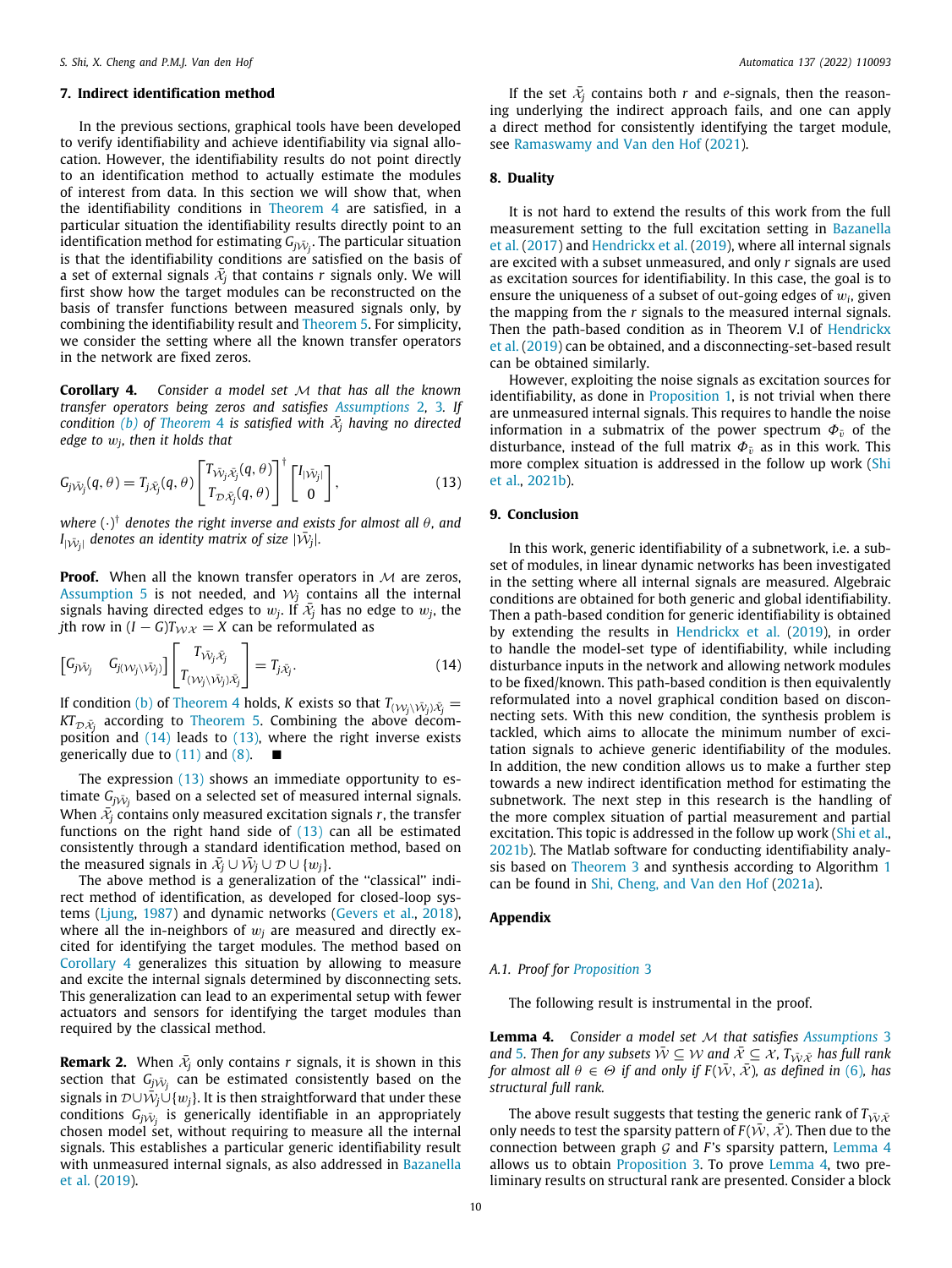matrix whose entries are either zeros or distinct indeterminates:

$$
M = \begin{bmatrix} A - I & B \\ C & D \end{bmatrix},\tag{15}
$$

where *A* is hollow, *A* and *D* are of dimensions  $L \times L$  and  $m \times m$ , respectively. Here *L* or *m* is allowed to be zero.

<span id="page-10-2"></span>**Lemma 5.** *If M in* [\(15\)](#page-10-0) *is not structural full rank, then M can be permuted as*

$$
\begin{bmatrix} \bar{A} & 0 \\ \bar{C} & \bar{D} \end{bmatrix},\tag{16}
$$

where  $\bar{A}$  has dimension  $k_1 \times (k_1 - 1)$  for some  $k_1 \geqslant 1$ .

**Proof.** The non-zero structure of *M* can be characterized by a graph  $\bar{G} := (\bar{\nu}, \bar{\varepsilon})$  with  $\bar{\nu} := \bar{\nu} \cup \bar{\varepsilon} \cup \bar{\nu}$ , where  $W =$  $\{w_1, \ldots, w_L\}, \bar{\mathcal{X}} = \{x_1, \ldots, x_m\}, \text{and } \mathcal{Y} = \{y_1, \ldots, y_m\} \text{ correspond}$ to the rows/columns of *A*, the columns of *B* and the rows of *C*, respectively. Besides, a directed edge  $(j, i) \in \overline{E} := \overline{V} \times \overline{V}$  if and only if  $M_{ij}$  is non-zero. When  $M$  is not structural full rank, it follows from [van der Woude](#page-13-10) ([1991\)](#page-13-10) that  $b_{\bar{x}\to\bar{W}} < |\bar{x}| = m$  in  $\bar{G}$ . Then, from [Theorem](#page-4-10) [1,](#page-4-10) there exists a  $\bar{x} - \bar{W}$  disconnecting set  $D$  with  $|D| = m - 1$  in  $\overline{G}$ . Note that with  $D$  and based on [Lemma](#page-3-5) [1](#page-3-5), we can divide  $\overline{v}$  into three disjoint sets  $\mathcal{D}, \mathcal{S}$  and P with  $|S| + |P| = L + m + 1$ . Moreover, there is no edge from S to P, where  $S \subseteq \overline{W} \cup \overline{X}$ ,  $P \subseteq \overline{W} \cup \overline{Y}$ . Thus, from the definition of  $\bar{\mathcal{E}}$ , we can find a permutation of *M* in the form of ([16](#page-10-1)) with a zero block, whose rows and columns correspond to  $P$  and  $S$ , respectively. Furthermore, the column dimension of  $\overline{A}$  is computed as  $L+m-|S| = |\mathcal{P}|-1$ , which completes the proof.

<span id="page-10-5"></span>**Lemma 6.** *Let the non-zero entries of M in* [\(15](#page-10-0)) *be divided into two disjoint sets*  $P_1$  *and*  $P_2$ *. If det(M) does not depend on the entries in P*<sub>1</sub>*,* then det(*M*) =  $(-1)^{j} \prod_{i=1}^{l} det(A_i)$ *, for some l* ≥ 1*, j* ∈ {0*,* 1}*, where A<sup>i</sup> is a square submatrix of M that contains only non-zero entries in*  $P_2$ *.* 

**Proof.** When  $P_1 = \emptyset$ , the proof is trivial. Now suppose  $P_1 \neq \emptyset$ , and consider the cofactor expansion formula of det(*M*), which contains a term *b* det( $\overline{B}$ ) with det( $\overline{B}$ ) the cofactor of the nonzero entry  $b \in \mathcal{P}_1$ . Since det(*M*) does not depend on *b*, we obtain  $det(B) = 0$ , i.e., *B* is not structural full rank. Then it follows from [Lemma](#page-10-2) [5](#page-10-2) that *M* can be permuted as

$$
\begin{bmatrix} \star & \begin{bmatrix} \bar{B}_{11} & 0 \\ \bar{B}_{21} & \bar{B}_{22} \end{bmatrix} \end{bmatrix} := \begin{bmatrix} \tilde{A} & 0 \\ \tilde{C} & \tilde{D} \end{bmatrix},
$$

with square matrices  $\tilde{A}$  and  $\tilde{D}$ , and  $\tilde{C}$  containing *b*. Then, we have  $det(M) = \pm det(A) det(D)$ , which does not depend on *b*. Here, the sign  $\pm$  depends on the permutation. If A or *D* contains other entries in  $P_1$ , the above analysis can be applied recursively, which proves the lemma.  $\blacksquare$ 

With the previous lemmas, [Lemma](#page-9-5) [4](#page-9-5) can be achieved.

**Proof.** Without loss of generality, consider  $|\bar{W}| \leq |\bar{x}|$ , and thus  $T_{\bar{W}\bar{\mathcal{X}}}$  having full generic rank implies that its square submatrix  $T_{\bar{\mathcal{W}}\bar{\mathcal{X}}_1}$  has full rank generically. Consider  $\bar{F}$  defined as ([7](#page-4-11)) for  $T_{\bar{\mathcal{W}}\bar{\mathcal{X}}_1}$ , and denote  $|\bar{x}_1| = m$ . As  $\bar{\bar{F}}$  is structural full rank if and only if  $F(\bar{\mathcal{W}}, \bar{\mathcal{X}}_1)$  (and thus  $F(\bar{\mathcal{W}}, \bar{\mathcal{X}})$ ) has structural full rank, and  $\bar{\bar{F}}$ has generically full rank if and only if  $T_{\tilde{\mathcal{W}} \tilde{\mathcal{X}}_1}$  has generically full rank. Thus, the proof aims to prove that  $\bar{F}$  is structural full rank if and only if it is generically full rank. Let  $a_{ii}$  denote the  $(i, j)$ 

<span id="page-10-0"></span>entry of  $\bar{F}$ . The "if" part is clear as being structural full rank is a necessary condition for being full rank generically. For the "only if" part, consider now all the summands in the Leibnitz formula for det( $\overline{F}$ ). If  $\overline{F}$  is structural full rank, without loss of generality, det( $\bar{F}$ ) contains a term according to a permutations  $\bar{\sigma}$ of  $[1, ..., L + m]$  as

<span id="page-10-4"></span>
$$
a \prod_{i=p+1}^{L+m} a_{\bar{\sigma}(i)i} \neq 0,
$$
\n(17)

<span id="page-10-1"></span>for some  $p \ge 0$ , where  $\sigma(i)$  denotes the *i*th index in the permutation, and *a* is the product of all parametrized entries in the term and also contains the maximum number of parametrized entries among the other permutations of  $[1, \ldots, L+m]$ . In addition, the summation of all terms with the common factor  $a$  in  $det(F)$  equals

$$
a \det(\bar{F}_{\{\bar{\sigma}(p+1),...,\bar{\sigma}(L+m)\}\{p+1,...,L+m\}}).
$$
 (18)

Denote the above submatrix of  $\overline{F}$  as  $F_1$ . Then  $\overline{F}$  is proved to be generically full rank by showing that the term [\(18\)](#page-10-3) is non-zero and cannot be canceled by the other terms in  $\det(F)$  generically as follows. As [\(17](#page-10-4)) contains the maximum number of parametrized entries compared to the other permutations,  $det(F_1)$  does not depend on the parametrized entries when considered as a polynomial of *F*1's all non-zero entries. Based on [Lemma](#page-10-5) [6](#page-10-5) and the fact that  $C$  is a selection matrix,  $(18)$  $(18)$  $(18)$  can be reformulated as

$$
(-1)^{j}a\prod_{i=1}\det(A_{i}),\qquad(19)
$$

<span id="page-10-6"></span><span id="page-10-3"></span>*l*

for some  $l \geq 1$  and  $j \in \{0, 1\}$ , where  $A_i$  contains only known transfer functions and is square submatrix of  $F_1$  and thus of  $F(\bar{W}, \bar{X}_1)$ defined in  $(6)$ . As  $(19)$  contains the non-zero term  $(17)$  $(17)$  $(17)$  after expansion,  $A_i$  is structural full rank and thus full rank by [Assump](#page-5-5)[tion](#page-5-5) [5,](#page-5-5) for all *i*. This means that  $\det(F_1)$  is non-zero and thus  $\det(F)$ contains at least the non-zero term [\(18\)](#page-10-3). As each parametrized entry has independent parameters by [Assumption](#page-4-4) [3](#page-4-4), the non-zero term  $(18)$  cannot be canceled in  $det(F)$  by the other terms without the factor *a*. Thus,  $det(F)$  is a non-constant analytic function of  $\theta$ . Then following the property of analytic functions and the analysis in Lemma V.2 of [Hendrickx et al.](#page-12-21) [\(2019](#page-12-21)),  $\bar{F}$  and thus  $T_{\bar{W}\bar{X}}$  have full rank generically.

Finally, [Proposition](#page-5-6) [3](#page-5-6) can be proved based on [Lemma](#page-9-5) [4.](#page-9-5)

**Proof.** The proof is analogous to the proof of Proposition V.1 in [Hendrickx et al.](#page-12-21) [\(2019\)](#page-12-21): For generically rank $(T_{\bar{W}\bar{X}}) \geq b_{\bar{X}\to\bar{W}}$ , consider a subgraph of the network containing all the vertices but only the edges in a set of maximum number vertex disjoint paths from  $\bar{x}$  to  $\bar{W}$ . Let  $\bar{x_1} \subseteq \bar{x}$  and  $\bar{W}_1 \subseteq \bar{W}$  denote the starting and ending vertices of the vertex disjoint paths, respectively. The obtained subgraph's structure can then be encoded by matrices *A* and *B* with only zeros and ones, where  $A_{ji} = 1$  and  $B_{kn} =$ 1 if and only if  $G_{ji}$  and  $X_{kn}$  denote the edges in the subgraph, respectively. Then following the same analysis of Proposition V.1 in [Hendrickx et al.](#page-12-21) [\(2019](#page-12-21)), we can show that  $C(I - A)^{-1}B_{\mathcal{W}\bar{\mathcal{X}}_1}$  is a permutation matrix and thus has full rank that equals  $b_{\vec{x}\rightarrow\vec{W}}$ . where *C* is a selection matrix that extracts rows of  $(I - A)^{-1}$  corresponding to  $\bar{x}_1$ . Then following [Lemma](#page-4-12) [3](#page-4-12) similarly, it holds that  $[(A-I)_{\mathcal{W}(\mathcal{W}\setminus\bar{\mathcal{W}}_1)}$  *B*<sub>W $\bar{x}_1$ </sub> ] is full rank, and thus  $F(\bar{\mathcal{W}}_1, \bar{\mathcal{X}}_1)$  defined in ([6](#page-4-8)) is structural full rank. Then based on [Lemma](#page-9-5) [4,](#page-9-5)  $T_{\bar{W}_1 \bar{X}_1}$  is generically full rank that equals  $b_{\bar{x}\to\bar{W}}$ , and thus rank( $T_{\bar{W}\bar{X}}$ )  $\geq$  $b_{\bar{X}\rightarrow\bar{W}}$  generically.

For rank $(T_{\tilde{W}\tilde{X}}) \le b_{\tilde{X}\to\tilde{W}}$  generically, a minimum  $\tilde{X} - \tilde{W}$ disconnecting set can be considered as in [Hendrickx et al.](#page-12-21) [\(2019\)](#page-12-21), which leads to permuted network matrices with block zeros as also explored later in  $(21)$ . Then the proof can be achieved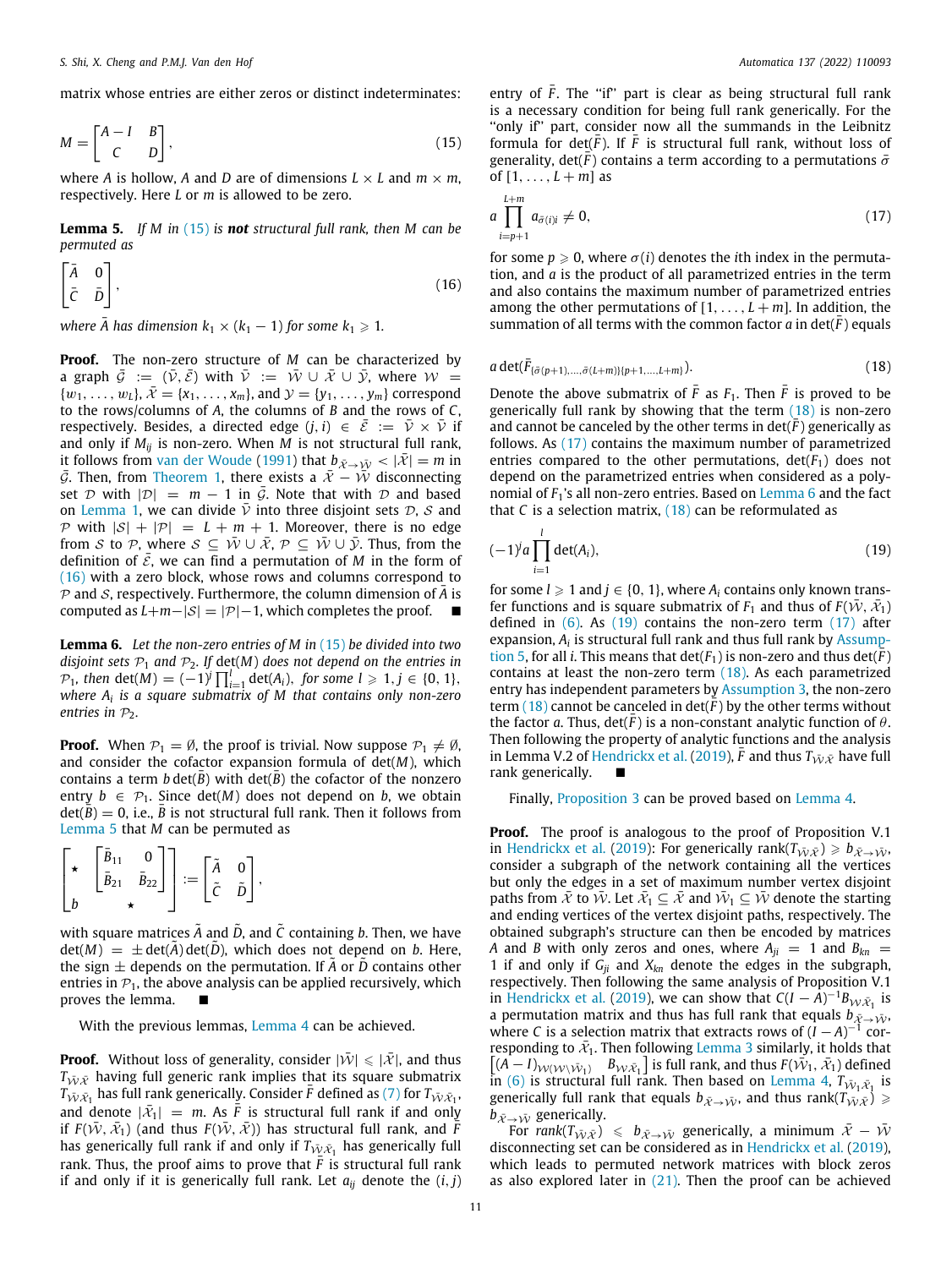similarly as in [Hendrickx et al.](#page-12-21) ([2019\)](#page-12-21). Note that [Hendrickx et al.](#page-12-21) ([2019\)](#page-12-21) require its Lemma V.2 to ensure the invertibility of certain submatrix  $I - G_{\bar{\mathcal{W}}_1 \bar{\mathcal{W}}_1}$ , which is guaranteed by [Assumption](#page-1-4) [1\(](#page-1-4)b) in this work and thus the lemma is not needed.  $\blacksquare$ 

# *A.2. Proof of [Theorem](#page-6-3)* [4](#page-6-3)

[Theorem](#page-6-3) [4](#page-6-3) is established by two graphical results.

**Lemma 7.** *In a simple directed graph, given a set* P *of vertex disjoint paths from vertex set*  $V_1$  *to a vertex set*  $V_2$ *, there exists a set*  $P_{new}$  *of vertex disjoint paths from*  $V_1$  *to*  $V_2$  *such that*  $|P_{new}| = |P|$ *and paths in*  $P_{new}$  *are internally vertex disjoint*<sup>[4](#page-11-2)</sup> *with*  $V_1 \cup V_2$ *.* 

**Proof.** We prove the lemma by showing that there always exists a  $P_{new}$  by modifying the paths in P. Let  $w_i \rightarrow w_i$  be an arbitrary path in  $P$  which contains an internal vertex in  $V$ , then we can always replace  $w_i \rightarrow w_j$  by its subpath which contains a starting vertex in  $V_1$  and an ending vertex in  $V_2$ , while the other vertices in the subpath are not in  $\mathcal V$ . This includes the special case that the obtained subpath has no internal vertex. Applying the above modification to all the paths in  $P$ , which contain internal vertices in  $V$ , leads to  $P_{new}$ .

Based on the above result, there always exists a set of the maximum number of vertex disjoint paths from  $V_1$  and  $V_2$ , which are internally vertex disjoint with  $V_1 \cup V_2$ . We denote such a set by  ${\mathcal B}_{{\mathcal V}_{1} \to {\mathcal V}_{2}}.$  With this notation, an instrumental graphical result can be obtained.

<span id="page-11-4"></span>**Lemma 8.** *Consider a simple directed graph*  $G = (V, \mathcal{E})$  *with any two vertex sets*  $V_1$ ,  $V_2 \subseteq V$  and a subset  $\overline{V}_2 \subseteq V_2$ . The following *statements are equivalent:*

\n- (1) 
$$
b_{\mathcal{V}_1 \to \bar{\mathcal{V}}_2} = |\bar{\mathcal{V}}_2|
$$
 and  $b_{\mathcal{V}_1 \to \mathcal{V}_2} = b_{\mathcal{V}_1 \to \bar{\mathcal{V}}_2} + b_{\mathcal{V}_1 \to \mathcal{V}_2 \setminus \bar{\mathcal{V}}_2}$  (2) there exists a  $\mathcal{V}_1 - \mathcal{V}_2 \setminus \bar{\mathcal{V}}_2$  disconnecting set  $\mathcal{D}$  such that
\n

 $b_{\mathcal{V}_1\rightarrow\mathcal{D}\cup\bar{\mathcal{V}}_2} = |\mathcal{D}| + |\bar{\mathcal{V}}|$  $\mathcal{E}_2$  |; (20)

(3) there exist a  $\bar{\nu}_1 \subseteq \nu_1$  and a  $\bar{\nu}_1 - \nu_2 \setminus \bar{\nu}_2$  disconnecting set  $\mathcal{D}$ *such that*  $b_{\bar{V}_1 \rightarrow \bar{V}_2 \cup \mathcal{D}} = |\mathcal{D}| + |\bar{V}_2|$ .

**Proof.** We first prove that ([1](#page-1-2)) holds if and only if ([2\)](#page-1-3) holds. If ([2](#page-1-3)) holds, ([20](#page-11-3)) shows that there exist  $|\mathcal{D}|$  and  $|\bar{\mathcal{V}}_2|$  vertex disjoint paths from  $V_1$  to  $D$  and from  $V_1$  to  $\bar{V}_2$ , respectively. Then ac-cording to [Lemma](#page-11-0) [7,](#page-11-0) there exist  $\mathcal{B}_{\mathcal{V}_1 \to \bar{\mathcal{V}}_2}$  with cardinality  $|\bar{\mathcal{V}}_2|$  and  $B_{V_1\rightarrow\mathcal{D}}$  with cardinality of  $|\mathcal{D}|$ , and the paths in the above two sets are vertex disjoint. A new set  $\mathcal{B}_{\mathcal{D}\rightarrow\mathcal{V}_{2}\backslash\bar{\mathcal{V}}_{2}}$  can also be introduced and is vertex disjoint with both  $\mathcal{B}_{\mathcal{V}_{1} \rightarrow \bar{\mathcal{V}}_{2}}$  and  $\mathcal{B}_{\mathcal{V}_{1} \rightarrow \mathcal{D}}$ , because if not vertex disjoint, a path from  $v_1$  to  $v_2 \n\setminus \bar{v}_2$  will exist and do not intersect with  $D$ , contradicting  $D$  as a disconnecting set. Then by linking a subset of paths in  ${\mathcal B}_{{\mathcal V}_1 \to {\mathcal D}}$  and all paths in  ${\mathcal B}_{{\mathcal D} \to {\mathcal V}_2\setminus \bar{{\mathcal V}}_2}$ , we can obtain a set of vertex disjoint paths from  $\mathcal{V}_1$  to  $\mathcal{V}_2 \backslash \overline{\mathcal{V}}_2$ . Since  $\mathcal D$ is a  $\mathcal{V}_1 - \mathcal{V}_2 \setminus \bar{\mathcal{V}}_2$  disconnecting set and  $|\mathcal{B}_{\mathcal{V}_1 \rightarrow \mathcal{D}}| = |\mathcal{D}|$ , the obtained set of paths forms a set  $\mathcal{B}_{\mathcal{V}_1 \rightarrow \mathcal{V}_2 \setminus \bar{\mathcal{V}}_2}$  with the maximum number of vertex disjoint paths, and its cardinality equals  $|\mathcal{B}_{\mathcal{D}\to\mathcal{V}_2\setminus\bar{\mathcal{V}}_2}|$ . In addition, the obtained  ${\cal B}_{{\cal V}_{1} \to {\cal V}_{2} \setminus \bar{{\cal V}}_{2}}$  is also vertex disjoint with  $B_{\mathcal{V}_1 \to \bar{\mathcal{V}}_2}$ . Since  $b_{\mathcal{V}_1 \to \mathcal{V}_2} \leq b_{\mathcal{V}_1 \to \bar{\mathcal{V}}_2} + b_{\mathcal{V}_1 \to \mathcal{V}_2 \setminus \bar{\mathcal{V}}_2}$  always holds,  $B_{\mathcal{V}_1 \to \bar{\mathcal{V}}_2}$  with cardinality  $|\bar{\mathcal{V}}_2|$  and  $B_{\mathcal{V}_1 \to \mathcal{V}_2 \setminus \bar{\mathcal{V}}_2}$  together forms a set of maximum number of vertex disjoint paths from  $V_1$  to  $V_2$ , which proves [\(1\)](#page-1-2).

If [\(1](#page-1-2)) holds, let  $D$  be a minimum  $V_1 - V_2 \setminus \bar{V}_2$  disconnecting set, and we have  $\mathcal{B}_{\mathcal{V}_1 \to \bar{\mathcal{V}}_2}$  with cardinality  $|\bar{\mathcal{V}}_2|$  and  $\mathcal{B}_{\mathcal{V}_1 \to \mathcal{D}}$  with cardinality  $|\mathcal{D}|$  which are vertex disjoint. Thus the above two sets together form a set of vertex disjoint paths from  $\mathcal{V}_1$  to  $\bar{\mathcal{V}}_2 \cup \mathcal{D}_1$ which leads to  $b_{\mathcal{V}_1 \to \bar{\mathcal{V}}_2 \cup \mathcal{D}} \geq |\mathcal{D}| + |\bar{\mathcal{V}}_2|$ . As  $b_{\mathcal{V}_1 \to \bar{\mathcal{V}}_2 \cup \mathcal{D}}$  is upper bounded by  $|\mathcal{D}| + |\mathcal{V}_2|$ , it then holds that  $b_{\mathcal{V}_1 \to \mathcal{V}_2 \cup \mathcal{D}} = |\mathcal{D}| + |\mathcal{V}_2|$ , which leads to  $(1) \iff (2)$ .

<span id="page-11-0"></span>Then we show that  $(2)$  $(2)$  is equivalent to  $(3)$  $(3)$ . The implication (2)  $\implies$  (3) is straightforward by letting  $\bar{\nu}_1 = \nu_1$ . For (3)  $\implies$ (2), if (3) holds, then  $\mathcal{D}_1 = \mathcal{D} \cup (\mathcal{V}_1 \setminus \bar{\mathcal{V}}_1)$  becomes a  $\mathcal{V}_1 - \mathcal{V}_2 \setminus \bar{\mathcal{V}}_2$ disconnecting set, and  $b_{\mathcal{V}_1 \to \mathcal{D}_1 \cup \bar{\mathcal{V}}_2} = |\mathcal{D}_1| + |\bar{\mathcal{V}}_2|$  since a single vertex can be regarded to have a path to itself, which concludes the proof.

Finally, [Lemma](#page-11-4) [8](#page-11-4) and [Theorem](#page-5-7) [3](#page-5-7) lead to [Theorem](#page-6-3) [4.](#page-6-3)

# <span id="page-11-2"></span>*A.3. Proof of [Proposition](#page-6-9)* [4](#page-6-9)

Before proving the proposition, we first prove that there exists a directed path from  $w_i$  to  $\mathcal{W}_j \setminus \{w_i\}$  if and only if there exist a parallel path from  $w_i$  to  $w_j$  or a cycle around the output  $w_j$ . Note that due to model ([1\)](#page-1-2), G is a *simple graph*, i.e. there is no self-loop such as (w*i*, w*i*), and no parallel directed edges from one vertex to another vertex. For ''if'' part, if there exists a parallel path from  $w_i$  to  $w_j$ , this parallel path has to intersect with  $\mathcal{W}_j \setminus \{w_i\}$ . Then we can find a directed path from  $w_i$  to one vertex in  $W_i \setminus \{w_i\}$ as a subpath of the parallel path. If a cycle around  $w_i$  exists, it will also intersect with  $W_j \setminus \{w_i\}$ , and thus the cycle contains a subpath from  $w_i$  to one vertex in  $W_i \setminus \{w_i\}$ . Linking this subpath and the edge  $(w_i, w_j)$  leads to a path from  $w_i$  to  $\mathcal{W}_i \setminus \{w_i\}$ .

For "only if" part, for any directed path from  $w_i$  to  $w_k \in \mathcal{W}_j \setminus \mathcal{W}_j$  $\{w_i\}$ , if the path does not contain edge  $(w_i, w_j)$ , then combining the path and the edge  $(w_k, w_j)$  will create a parallel path. If the path contains  $(w_i, w_j)$ , then combining the path and the edge  $(w_k, w_i)$  while excluding  $(w_i, w_i)$  will lead to a cycle around  $w_j$ . This concludes the relationship between the parallel paths, the cycles around the output and the paths from  $w_i$  to  $W_i \setminus$  $\{w_i\}.$ 

<span id="page-11-3"></span>Then based on the above result, the ''only if'' of the proposition is straightforward. For the "if" part, if we collect an internal vertex from each parallel path and a vertex from cycle around the output into  $\mathcal{D}, \mathcal{D}$  then must disconnect from  $w_i$  to  $\mathcal{W}_i \setminus \{w_i\}$ .

### *A.4. Proof of [Theorem](#page-6-7)* [5](#page-6-7)

According to [Lemma](#page-3-5) [1](#page-3-5), the disconnecting set separates all the vertices in the graph into three disjoint sets as  $V = S \cup D \cup$  $P$ , while there is no directed edge from  $S$  to  $P$ . In addition, each set may contain both internal signals and external signals, i.e.  $S = S_x \cup S_w$ ,  $D = D_x \cup D_w$  and  $P = P_x \cup P_w$ , and it holds that  $\bar{\mathcal{X}} \subseteq \mathcal{S}_x \cup \mathcal{D}_x$  and  $\bar{\mathcal{W}} \subseteq \mathcal{D}_w \cup \mathcal{P}_w$ . Algebraically, the above statements mean that *G* can be permuted and partitioned as

<span id="page-11-1"></span>
$$
G = \begin{bmatrix} G_{Sw} S_w & G_{Sw} \mathcal{D}_w & G_{Sw} \mathcal{D}_w \\ G_{\mathcal{D}_w S_w} & G_{\mathcal{D}_w \mathcal{D}_w} & G_{\mathcal{D}_w \mathcal{D}_w} \\ 0 & G_{\mathcal{P}_w \mathcal{D}_w} & G_{\mathcal{P}_w \mathcal{P}_w} \end{bmatrix} . \tag{21}
$$

*X* and  $T_{WX}$  can be permuted and partitioned similarly with block  $X_{\mathcal{P}_w\mathcal{S}_x} = 0$ , where, for example,  $T_{\mathcal{S}_w\mathcal{D}_x}$  denotes the mapping from  $\mathcal{D}_x$  to  $\mathcal{S}_w$ . Based on the above partition and the equation  $(I - G)T_{\mathcal{W}X} = X$ , our goal is to find a proper matrix *K* such that  $T_{\bar{W}\bar{\mathcal{X}}} = KT_{\mathcal{D}\bar{\mathcal{X}}}$ .

<sup>&</sup>lt;sup>4</sup> A path is internally vertex disjoint with a set of vertices  $\nu$ , if the internal vertices of the path are not in  $\mathcal{V}$ .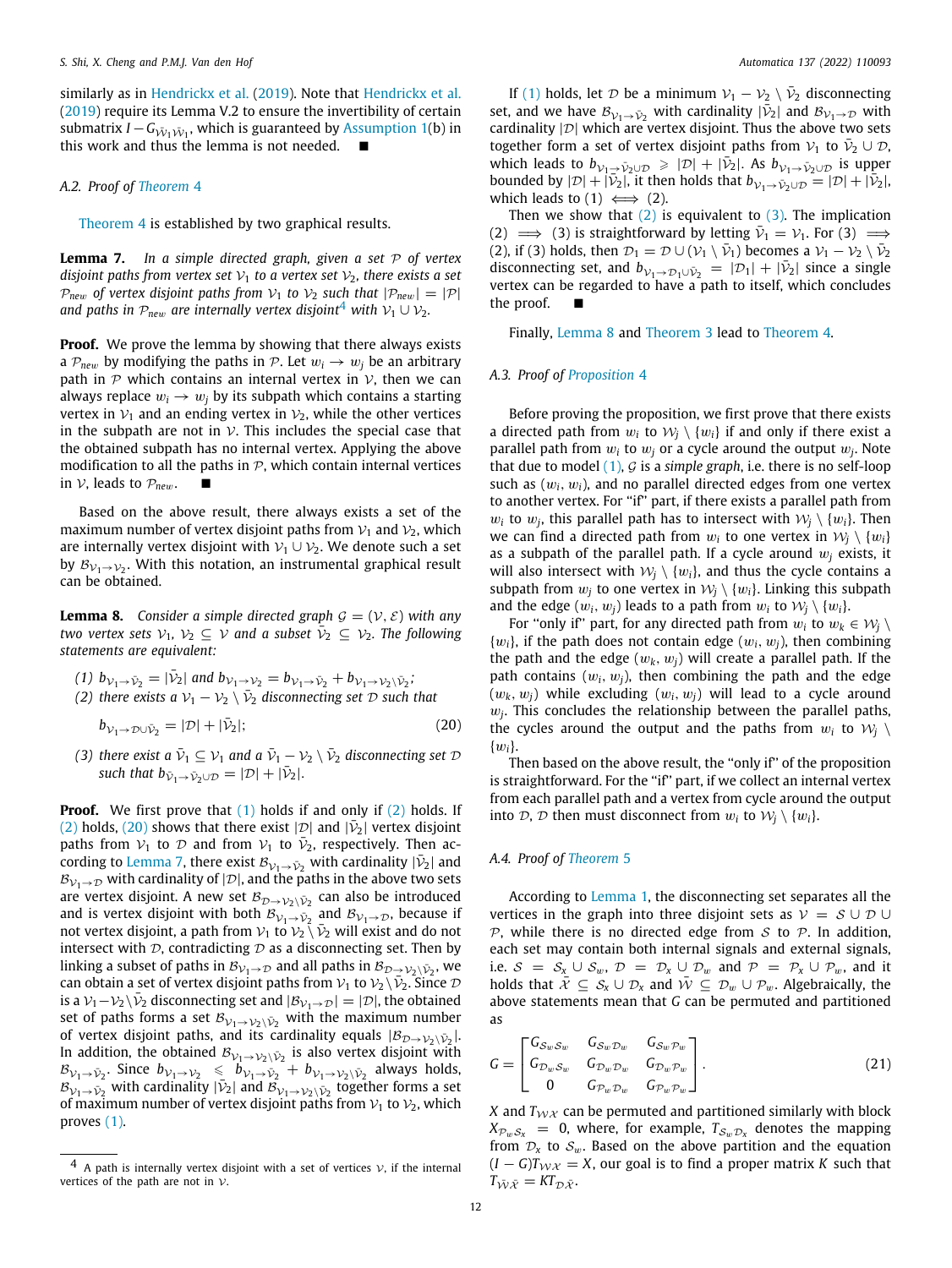Firstly, considering the division of the sets  $\mathcal D$  and  $\bar{\mathcal X}$ , the mapping  $T_{\mathcal{D},\bar{\mathcal{X}}}$  can be re-written as

$$
T_{\mathcal{D}\bar{\mathcal{X}}} = \begin{bmatrix} T_{\mathcal{D}_w \bar{\mathcal{X}}_{\bar{S}}} & T_{\mathcal{D}_w \bar{\mathcal{X}}_{\bar{D}}} \\ 0 & I \\ 0 & 0 \end{bmatrix},\tag{22}
$$

where  $\bar{x}_{\bar{S}} = \bar{X} \cap \mathcal{S}_x$  and  $\bar{x}_{\bar{D}} = \bar{W} \cap \mathcal{D}_x$ , the identity matrix is the mapping  $T_{\bar{\mathcal{X}}_D\bar{\mathcal{X}}_D}$ . Note that the rows of the bottom block matrices in [\(22](#page-12-35)) correspond to the vertices in  $\mathcal{D}_x \setminus \bar{\mathcal{X}}_D$ . In addition,  $T_{\bar{W}\bar{\mathcal{X}}}$  can be written as

$$
T_{\bar{\mathcal{W}}\bar{\mathcal{X}}} = \begin{bmatrix} T_{\bar{\mathcal{W}}_p\bar{\mathcal{X}}} \\ T_{\bar{\mathcal{W}}_p\bar{\mathcal{X}}} \end{bmatrix},\tag{23}
$$

where  $\bar{\mathcal{W}}_P = \bar{\mathcal{W}} \cap \mathcal{P}_w$  and  $\bar{\mathcal{W}}_D = \bar{\mathcal{W}} \cap \mathcal{D}_w$ . Thus, it is clear that

$$
T_{\bar{\mathcal{W}}_D \bar{\mathcal{X}}} = C \left[ T_{\mathcal{D}_w \bar{\mathcal{X}}_S} \quad T_{\mathcal{D}_w \bar{\mathcal{X}}_D} \right],\tag{24}
$$

where *C* is a selection matrix that extracts the rows of  $\left[T_{\mathcal{D}_w\bar{\mathcal{X}}_{\mathcal{S}}}\right]$  corresponding to  $\bar{\mathcal{W}}_D$ . In addition, from the  $\frac{1}{2}$  permuted matrices and the equation (*I* – *G*) $T_{\mathcal{W}X} = X$ , it holds that  $T_{\mathcal{P}_w \mathcal{S}_x} = (I - G_{\mathcal{P}_w \mathcal{P}_w})^{-1} \hat{G}_{\mathcal{P}_w \mathcal{D}_w} T_{\mathcal{D}_w \mathcal{S}_x}$ , where  $I - G_{\mathcal{P}_w \mathcal{P}_w}(z)$ is invertible and inversely proper because  $I - G_{\mathcal{P}_w \mathcal{P}_w}(z)$  is proper and the network is well-posed, i.e.  $\lim_{z\to\infty} \det(I - \widetilde{G_{\mathcal{P}_w}}_{\mathcal{P}_w}(z)) \neq 0.$ The above equation leads to

$$
T_{\bar{\mathcal{W}}_P \bar{\mathcal{X}}_S} = \bar{K} T_{\mathcal{D}_w \bar{\mathcal{X}}_S},\tag{25}
$$

where  $\bar{K} = [(I - G_{\mathcal{P}_w \mathcal{P}_w})^{-1}]_{\bar{\mathcal{W}}p \star} G_{\mathcal{P}_w \mathcal{D}_w}$ . Then combining the above equation with  $(22)$  $(22)$  $(22)$ ,  $(23)$  and  $(24)$  $(24)$  $(24)$  leads to

$$
T_{\tilde{\mathcal{W}}\tilde{\mathcal{X}}} = \begin{bmatrix} T_{\tilde{\mathcal{W}}_P \tilde{\mathcal{X}}_S} & T_{\tilde{\mathcal{W}}_P \tilde{\mathcal{X}}_D} \\ T_{\tilde{\mathcal{W}}_D \tilde{\mathcal{X}}_S} & T_{\tilde{\mathcal{W}}_D \tilde{\mathcal{X}}_D} \end{bmatrix} = \begin{bmatrix} \bar{K} & T_{\tilde{\mathcal{W}}_P \tilde{\mathcal{X}}_D} - \bar{K} T_{\mathcal{D}_w \tilde{\mathcal{X}}_D} & 0 \\ C & 0 & 0 \end{bmatrix} \\ \times \begin{bmatrix} T_{\mathcal{D}_w \tilde{\mathcal{X}}_S} & T_{\mathcal{D}_w \tilde{\mathcal{X}}_D} \\ 0 & I \\ 0 & 0 \end{bmatrix} = K T_{\mathcal{D} \tilde{\mathcal{X}}}.
$$

The formulation of the above *K* matrix can be further simplified. Based on the permuted matrices and the equation  $(I - G)T_{\mathcal{W}X}$  = *X*, it holds  $(I - G_{\mathcal{P}_w \mathcal{P}_w})T_{\mathcal{P}_w \mathcal{D}_x} - G_{\mathcal{P}_w \mathcal{D}_w}T_{\mathcal{D}_w \mathcal{D}_x} = X_{\mathcal{P}_w \mathcal{D}_x}$ . Thus, we can conclude that

$$
K = \begin{bmatrix} \bar{K} & [(I - G_{\mathcal{P}_w \mathcal{P}_w})^{-1}]_{\bar{\mathcal{W}}_p, X_{\mathcal{P}_w, \bar{X}_D}} & 0 \\ C & 0 & 0 \end{bmatrix},
$$
(26)

where  $\overline{K}$  is defined in [\(25\)](#page-12-38); *C* is defined in [\(24\)](#page-12-37) and its rows correspond to  $\bar{W}_D$ ; the columns of the last block column in [\(26\)](#page-12-32) correspond to  $\mathcal{D}_x \setminus \bar{\mathcal{X}}_D$ . Note that certain blocks in *K* may disappear depending on if the corresponding set of signals is empty.

#### **References**

- <span id="page-12-3"></span>[Adebayo, J., Southwick, T., Chetty, V., Yeung, E., Yuan, Y., Gonçalves, J., et](http://refhub.elsevier.com/S0005-1098(21)00622-1/sb1) [al. \(2012\). Dynamical structure function identifiability conditions enabling](http://refhub.elsevier.com/S0005-1098(21)00622-1/sb1) signal structure reconstruction. In *[Proc. 51st IEEE Conf. Decis Control](http://refhub.elsevier.com/S0005-1098(21)00622-1/sb1)* (pp. [4635–4641\). IEEE.](http://refhub.elsevier.com/S0005-1098(21)00622-1/sb1)
- <span id="page-12-22"></span>[Bazanella, A. S., Gevers, M., & Hendrickx, J. M. \(2019\). Network identification with](http://refhub.elsevier.com/S0005-1098(21)00622-1/sb2) [partial excitation and measurement. In](http://refhub.elsevier.com/S0005-1098(21)00622-1/sb2) *Proc. 58th IEEE Conf. Decis Control* (pp. [5500–5506\). IEEE.](http://refhub.elsevier.com/S0005-1098(21)00622-1/sb2)
- <span id="page-12-20"></span>[Bazanella, A. S., Gevers, M., Hendrickx, J. M., & Parraga, A. \(2017\). Identifiability](http://refhub.elsevier.com/S0005-1098(21)00622-1/sb3) [of dynamical networks: which nodes need be measured? In](http://refhub.elsevier.com/S0005-1098(21)00622-1/sb3) *Proc. 56th IEEE Conf. Decis Control* [CDC, \(pp. 5870–5875\). IEEE.](http://refhub.elsevier.com/S0005-1098(21)00622-1/sb3)
- <span id="page-12-0"></span>[Cheng, X., & Scherpen, J. M. A. \(2021\). Model reduction methods for complex](http://refhub.elsevier.com/S0005-1098(21)00622-1/sb4) network systems. *[Annual Review of Control, Robotics, and Autonomous Systems](http://refhub.elsevier.com/S0005-1098(21)00622-1/sb4)*, *4*[, 425–453.](http://refhub.elsevier.com/S0005-1098(21)00622-1/sb4)
- <span id="page-12-33"></span>[Cheng, X., Shi, S., & Van den Hof, P. M. J. \(2019\). Allocation of excitation signals](http://refhub.elsevier.com/S0005-1098(21)00622-1/sb5) [for generic identifiability of dynamic networks. In](http://refhub.elsevier.com/S0005-1098(21)00622-1/sb5) *Proc. 58th IEEE Conf. Decis Control* [\(pp. 5507–5512\). IEEE.](http://refhub.elsevier.com/S0005-1098(21)00622-1/sb5)
- <span id="page-12-24"></span>[Cheng, X., Shi, S., & Van den Hof, P. M. J. \(2022\). Allocation of excitation signals](http://refhub.elsevier.com/S0005-1098(21)00622-1/sb6) [for generic identifiability of linear dynamic networks.](http://refhub.elsevier.com/S0005-1098(21)00622-1/sb6) *IEEE Transactions on [Automatic Control](http://refhub.elsevier.com/S0005-1098(21)00622-1/sb6)*, *67*(2), To appear.
- <span id="page-12-7"></span>[Chiuso, A., & Pillonetto, G. \(2012\). A Bayesian approach to sparse dynamic](http://refhub.elsevier.com/S0005-1098(21)00622-1/sb7) [network identification.](http://refhub.elsevier.com/S0005-1098(21)00622-1/sb7) *Automatica*, *48*(8), 1553–1565.
- <span id="page-12-26"></span>Dankers, A. G. (2014). *[System identification in dynamic networks](http://refhub.elsevier.com/S0005-1098(21)00622-1/sb8)*. (Ph.D. [Dissertation\), Delft University of Technology.](http://refhub.elsevier.com/S0005-1098(21)00622-1/sb8)
- <span id="page-12-35"></span><span id="page-12-12"></span>[Dankers, A. G., Van den Hof, P. M. J., Bombois, X., & Heuberger, P. S. C. \(2016\).](http://refhub.elsevier.com/S0005-1098(21)00622-1/sb9) [Identification of dynamic models in complex networks with prediction error](http://refhub.elsevier.com/S0005-1098(21)00622-1/sb9) methods: Predictor input selection. *[IEEE Transactions on Automatic Control](http://refhub.elsevier.com/S0005-1098(21)00622-1/sb9)*, *61*[\(4\), 937–952.](http://refhub.elsevier.com/S0005-1098(21)00622-1/sb9)
- <span id="page-12-13"></span>[Everitt, N., Bottegal, G., & Hjalmarsson, H. \(2018\). An empirical Bayes approach](http://refhub.elsevier.com/S0005-1098(21)00622-1/sb10) [to identification of modules in dynamic networks.](http://refhub.elsevier.com/S0005-1098(21)00622-1/sb10) *Automatica*, *91*, 144–151.
- <span id="page-12-19"></span>[Fonken, S., Ferizbegovic, M., & Hjalmarsson, H. \(2020\). Consistent identification of](http://refhub.elsevier.com/S0005-1098(21)00622-1/sb11) [dynamic networks subject to white noise using weighted null-space fitting.](http://refhub.elsevier.com/S0005-1098(21)00622-1/sb11) *IFAC-PapersOnLine*, *53*[\(2\), 46–51, Proc. 21th IFAC World Congress.](http://refhub.elsevier.com/S0005-1098(21)00622-1/sb11)
- <span id="page-12-36"></span><span id="page-12-14"></span>[Gevers, M., & Bazanella, A. S. \(2015\). Identification in dynamic networks:](http://refhub.elsevier.com/S0005-1098(21)00622-1/sb12) [identifiability and experiment design issues. In](http://refhub.elsevier.com/S0005-1098(21)00622-1/sb12) *Proc. 54th IEEE Conf. Decis Control* [CDC, \(pp. 4005–4010\). IEEE.](http://refhub.elsevier.com/S0005-1098(21)00622-1/sb12)
- <span id="page-12-15"></span>[Gevers, M., Bazanella, A. S., & da Silva, G. V. \(2018\). A practical method](http://refhub.elsevier.com/S0005-1098(21)00622-1/sb13) [for the consistent identification of a module in a dynamical network.](http://refhub.elsevier.com/S0005-1098(21)00622-1/sb13) *[IFAC-PapersOnLine](http://refhub.elsevier.com/S0005-1098(21)00622-1/sb13)*, *51*(15), 862–867.
- <span id="page-12-37"></span><span id="page-12-4"></span>[Gonçalves, J., & Warnick, S. \(2008\). Necessary and sufficient conditions for](http://refhub.elsevier.com/S0005-1098(21)00622-1/sb14) [dynamical structure reconstruction of LTI networks.](http://refhub.elsevier.com/S0005-1098(21)00622-1/sb14) *IEEE Transactions on [Automatic Control](http://refhub.elsevier.com/S0005-1098(21)00622-1/sb14)*, *53*(7), 1670–1674.
- <span id="page-12-6"></span>[Haber, A., & Verhaegen, M. \(2014\). Subspace identification of large-scale](http://refhub.elsevier.com/S0005-1098(21)00622-1/sb15) interconnected systems. *[IEEE Transactions on Automatic Control](http://refhub.elsevier.com/S0005-1098(21)00622-1/sb15)*, *59*(10), [2754–2759.](http://refhub.elsevier.com/S0005-1098(21)00622-1/sb15)
- <span id="page-12-8"></span>[Hayden, D., Chang, Y. H., Goncalves, J., & Tomlin, C. J. \(2016\). Sparse network](http://refhub.elsevier.com/S0005-1098(21)00622-1/sb16) [identifiability via compressed sensing.](http://refhub.elsevier.com/S0005-1098(21)00622-1/sb16) *Automatica*, *68*, 9–17.
- <span id="page-12-38"></span><span id="page-12-21"></span>[Hendrickx, J. M., Gevers, M., & Bazanella, A. S. \(2019\). Identifiability of dynamical](http://refhub.elsevier.com/S0005-1098(21)00622-1/sb17) [networks with partial node measurements.](http://refhub.elsevier.com/S0005-1098(21)00622-1/sb17) *IEEE Transactions on Automatic Control*, *64*[\(6\), 2240–2253.](http://refhub.elsevier.com/S0005-1098(21)00622-1/sb17)
- <span id="page-12-1"></span>[Ishizaki, T., Chakrabortty, A., & Imura, J. \(2018\). Graph-theoretic analysis of](http://refhub.elsevier.com/S0005-1098(21)00622-1/sb18) power systems. *[Proceedings of the IEEE](http://refhub.elsevier.com/S0005-1098(21)00622-1/sb18)*, *106*(5), 931–952.
- <span id="page-12-16"></span>[Linder, J., & Enqvist, M. \(2017\). Identification of systems with unknown inputs](http://refhub.elsevier.com/S0005-1098(21)00622-1/sb19) [using indirect input measurements.](http://refhub.elsevier.com/S0005-1098(21)00622-1/sb19) *International Journal of Control*, *90*(4), [729–745.](http://refhub.elsevier.com/S0005-1098(21)00622-1/sb19)
- <span id="page-12-27"></span>Ljung, L. (1987). *[System identification: Theory for the user](http://refhub.elsevier.com/S0005-1098(21)00622-1/sb20)*. Prentice-hall.
- <span id="page-12-9"></span>[Materassi, D., & Salapaka, M. V. \(2012\). On the problem of reconstructing](http://refhub.elsevier.com/S0005-1098(21)00622-1/sb21) [an unknown topology via locality properties of the Wiener filter.](http://refhub.elsevier.com/S0005-1098(21)00622-1/sb21) *IEEE [Transactions on Automatic Control](http://refhub.elsevier.com/S0005-1098(21)00622-1/sb21)*, *57*(7), 1765–1777.
- <span id="page-12-17"></span>[Materassi, D., & Salapaka, M. V. \(2020\). Signal selection for estimation and](http://refhub.elsevier.com/S0005-1098(21)00622-1/sb22) [identification in networks of dynamic systems: A graphical model approach.](http://refhub.elsevier.com/S0005-1098(21)00622-1/sb22) *[IEEE Transactions on Automatic Control](http://refhub.elsevier.com/S0005-1098(21)00622-1/sb22)*, *65*(10), 4138–4153.
- <span id="page-12-2"></span>Mesbahi, M., & Egerstedt, M. (2010). *[Graph theoretic methods in multiagent](http://refhub.elsevier.com/S0005-1098(21)00622-1/sb23) networks*[. Princeton University Press.](http://refhub.elsevier.com/S0005-1098(21)00622-1/sb23)
- <span id="page-12-18"></span>[Ramaswamy, K. R., & Van den Hof, P. M. J. \(2021\). A local direct method](http://refhub.elsevier.com/S0005-1098(21)00622-1/sb24) [for module identification in dynamic networks with correlated noise.](http://refhub.elsevier.com/S0005-1098(21)00622-1/sb24) *IEEE [Transactions on Automatic Control](http://refhub.elsevier.com/S0005-1098(21)00622-1/sb24)*, *66*(11), 3237–3252.
- <span id="page-12-32"></span><span id="page-12-10"></span>[Sanandaji, B. M., Vincent, T. L., & Wakin, M. B. \(2011\). Exact topology identi](http://refhub.elsevier.com/S0005-1098(21)00622-1/sb25)[fication of large-scale interconnected dynamical systems from compressive](http://refhub.elsevier.com/S0005-1098(21)00622-1/sb25) observations. In *Proc. Am Control Conf* [ACC, \(pp. 649–656\). IEEE.](http://refhub.elsevier.com/S0005-1098(21)00622-1/sb25)
- <span id="page-12-28"></span>Schrijver, A. (2003). Disjoint paths. In *[Combinatorial optimization: Polyhedra and](http://refhub.elsevier.com/S0005-1098(21)00622-1/sb26) efficiency* [\(pp. 131–132\). Springer Science & Business Media.](http://refhub.elsevier.com/S0005-1098(21)00622-1/sb26)
- <span id="page-12-30"></span>Shi, S. (2021). *[Topological aspects of linear dynamic networks: Identifiability and](http://refhub.elsevier.com/S0005-1098(21)00622-1/sb27) [identification, \(Ph.D. Dissertation\)](http://refhub.elsevier.com/S0005-1098(21)00622-1/sb27)*. Eindhoven Univ. Technology.
- <span id="page-12-11"></span>Shi, S., Bottegal, G., & Van den Hof, P. M. J. (2019). Bayesian topology identification of linear dynamic networks. In *2019 18th European control conference*, (ECC) (p. 2814–2819).
- <span id="page-12-34"></span>Shi, S., Cheng, X., & Van den Hof, P. M. J. (2021a). Identifiability with full measurement. Gitlab Repository, Gitlab, [https://gitlab.tue.nl/CS/SYSDYNET/](https://gitlab.tue.nl/CS/SYSDYNET/Identifiability) [Identifiability](https://gitlab.tue.nl/CS/SYSDYNET/Identifiability).
- <span id="page-12-23"></span>Shi, S., Cheng, X., & Van den Hof, P. M. J. (2021b). Single module identifiability in linear dynamic networks with partial excitation and measurement. IEEE Trans. Autom. Control, provisionally accepted. [arXiv:2012.11414](http://arxiv.org/abs/2012.11414) [cs.sY].
- <span id="page-12-29"></span>Shi, S., Cheng, X., & Van den Hof, P. M. J. (2021c). Supplementary material for ''generic identifiability of subnetworks in a linear dynamic network: the full measurement case". [https://research.tue.nl/en/publications/supplementary](https://research.tue.nl/en/publications/supplementary-material-for-generic-identifiability-of-subnetworks)[material-for-generic- identifiability-of-subnetworks](https://research.tue.nl/en/publications/supplementary-material-for-generic-identifiability-of-subnetworks), Eindhoven Univ. Technology.
- <span id="page-12-25"></span>[Shi, S., Cheng, X., & Van den Hof, P. M. J. \(2020\). Excitation allocation for generic](http://refhub.elsevier.com/S0005-1098(21)00622-1/sb32) [identifiability of a single module in dynamic networks: A graphic approach.](http://refhub.elsevier.com/S0005-1098(21)00622-1/sb32) *IFAC-PapersOnLine*, *53*[\(2\), 40–45, Proc. 21th IFAC World Congress.](http://refhub.elsevier.com/S0005-1098(21)00622-1/sb32)
- <span id="page-12-31"></span>Steffen, T. (2005). *[Control reconfiguration of dynamical systems: Linear approaches](http://refhub.elsevier.com/S0005-1098(21)00622-1/sb33) and structural tests, vol. 320*[. Springer Science & Business Media.](http://refhub.elsevier.com/S0005-1098(21)00622-1/sb33)
- <span id="page-12-5"></span>[Van den Hof, P. M. J., Dankers, A. G., Heuberger, P. S. C., & Bombois, X. \(2013\).](http://refhub.elsevier.com/S0005-1098(21)00622-1/sb34) [Identification of dynamic models in complex networks with prediction error](http://refhub.elsevier.com/S0005-1098(21)00622-1/sb34) [methods basic methods for consistent module estimates.](http://refhub.elsevier.com/S0005-1098(21)00622-1/sb34) *Automatica*, *49*(10), [2994–3006.](http://refhub.elsevier.com/S0005-1098(21)00622-1/sb34)